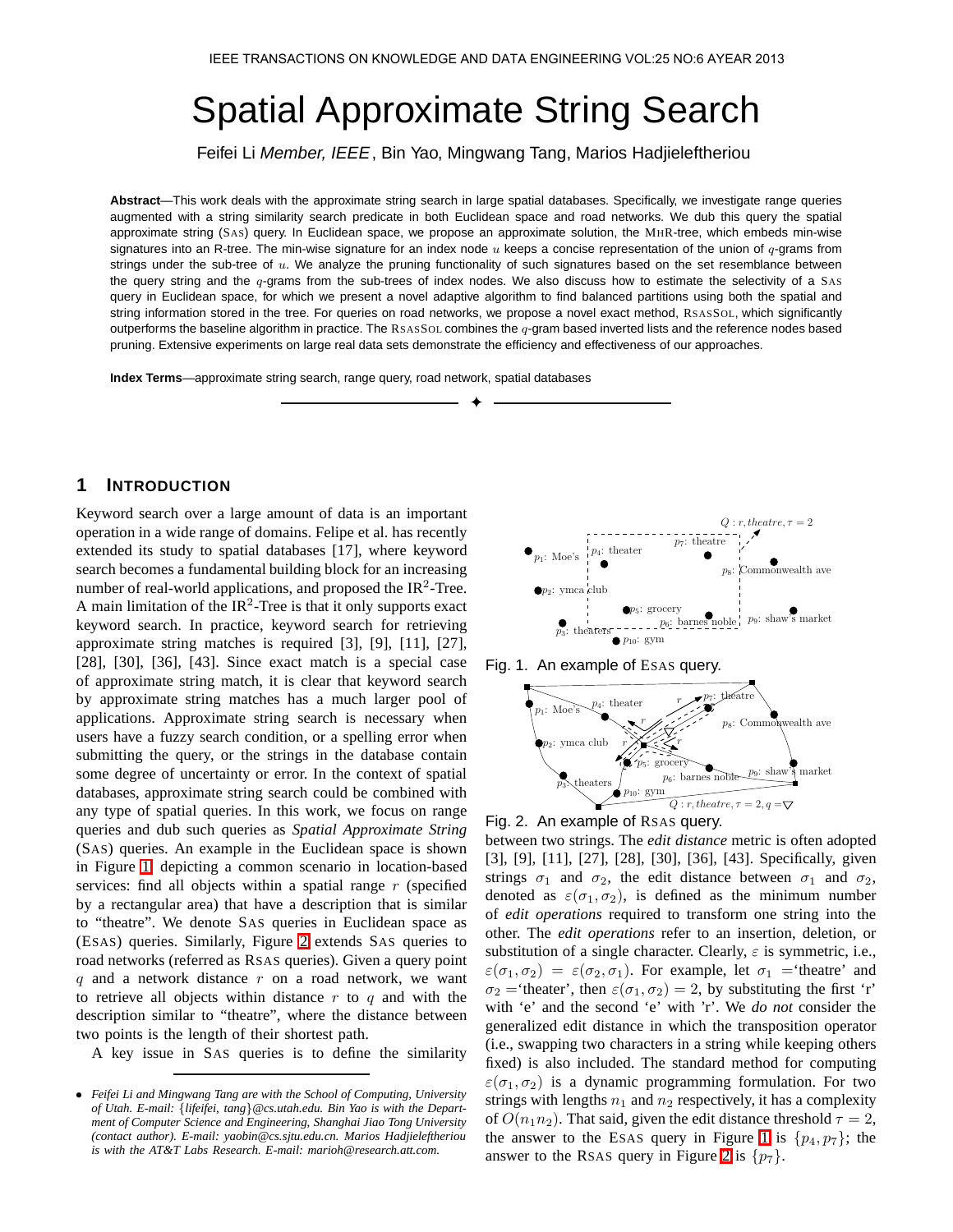A straightforward solution to any SAS query is to use any existing techniques for answering the spatial component of an SAS query and verify the approximate string match predicate either in post-processing or on the intermediate results of the spatial search. We refer to them as the *spatial solution*.

In the Euclidean space, we can instantiate the *spatial solution* using R-trees. While being simple, this *R-tree solution* could suffer from unnecessary node visits (higher IO cost) and string similarity comparisons (higher CPU cost). To understand this, we denote the exact solution to an ESAS query as  $A$  and the set of candidate points that have been visited by the R-tree solution as  $A_c$ . An intuitive observation is that it may be the case that  $|\mathcal{A}_c| \gg |\mathcal{A}|$ , where  $|\cdot|$  denotes set cardinality. In an extreme example, considering an ESAS query with a query string that does not have any similar strings within its query range,  $A = \emptyset$ . So ideally, this query should incur a minimum query cost. However, in the worst case, an R-tree solution could possibly visit all index nodes and data points from the R-tree. In general, the case that  $r$  contains a large number of points could lead to unnecessary IO and CPU overhead, since computing the edit distance between two strings has a quadratic complexity (to the length of the string). The fundamental issue here is that the possible pruning power from the string match predicate has been completely ignored by the R-tree solution. Clearly, in practice a combined approach that prunes simultaneously based on the string match predicate and the spatial predicate will work better.

For RSAS queries, the baseline spatial solution is based on the Dijkstra's algorithm. Given a query point  $q$ , the query range radius r, and a string predicate, we expand from  $q$  on the road network using the Dijkstra algorithm until we reach the points distance  $r$  away from  $q$  and verify the string predicate either in a post-processing step or on the intermediate results of the expansion. We denote this approach as the *Dijkstra solution*. Its performance degrades quickly when the query range enlarges and/or the data on the network increases. This motivates us to find a novel method to avoid the unnecessary road network expansions, by combining the prunings from both the spatial and the string predicates simultaneously.

Similarly, another straightforward solution in both ESAS and RSAS queries is to build a string matching index and evaluate only the string predicate, completely ignoring the spatial component of the query. After all similar strings are retrieved, points that do not satisfy the spatial predicate are pruned in a post-processing step. We dub this the *string solution*. First, the string solution suffers the same scalability and performance issues (by ignoring one dimension of the search) as the *spatial solution*. Second, we want to enable the efficient processing of standard spatial queries (such as nearest neighbor queries, etc.) while being able to answer SAS queries additionally in existing spatial databases, i.e., a spatial-oriented solution is preferred in practice in spatial databases.

Another interesting problem is the *selectivity estimation* for SAS queries. The goal is to accurately estimate the size of the results for an SAS query with cost significantly smaller than that of actually executing the query itself. Selectivity estimation is very important for query optimization purposes and data analysis and has been studied extensively in database

research for a variety of approximate string queries and spatial range queries [1], [33].

Thus, our main contributions are summarized as follows:

- We formalize the notion of SAS queries and the related selectivity estimation problem in Section [2.](#page--1-2)
- We introduce a new index for answering ESAS queries efficiently in Section [3.2,](#page--1-3) which embeds min-wise signatures of  $q$ -grams from sub-trees into the R-tree nodes and converts the problem into that of evaluating set resemblance using min-wise signatures.
- We present a novel and robust selectivity estimator for ESAS queries in Section [3.3.](#page--1-4) Our idea is to leverage an adaptive algorithm that finds balanced partitions of nodes from any R-tree based index based on both the spatial and string information in the R-tree nodes. The identified partitions are used as the buckets of the selectivity estimator.
- We design RSASSOL in Section [4](#page--1-5) for RSAS queries. The RSASSOL method partitions the road network, adaptively searches relevant subgraphs, and prunes candidate points using both the string matching index and the spatial reference nodes. Lastly, an adapted multi-points ALT algorithm (MPALT) is applied, together with the exact edit distances, to verify the final set of candidates.
- We demonstrate the efficiency and effectiveness of our proposed methods for SAS queries using a comprehensive experimental evaluation in Section [5.](#page--1-6) For ESAS queries, our experimental evaluation covers both synthetic and real data sets of up to 10 millions points and 6 dimensions. For RSAS queries, our evaluation is based on two large, real road network datasets, that contain up to 175,813 nodes, 179,179 edges, and 2 millions points on the road network. In both cases, our methods have significantly outperformed the respective baseline methods.

We survey the related work in Section [6.](#page--1-7) The paper concludes with Section [7.](#page--1-8)

## **2 PROBLEM FORMULATION**

Formally, a spatial database  $P$  contains points with strings. Each point in  $P$  may be associated with one or more strings. For brevity and without loss of generality, here we assume that each point in  $P$  has one associated string. Our methods can be easily generalized to handle multiple strings per point (see online Appendix D [31]). Hence, a data set P with N points is the following set:  $\{(p_1, \sigma_1), \ldots, (p_N, \sigma_N)\}\)$ . Different points may contain duplicate strings. In the sequel, when the context is clear, we simply use a point  $p_i$  to denote both its geometric coordinates and its associated string.

In the Euclidean space, each point is specified by its geometric coordinates in a  $d$  dimensional space. In a road network G, we have  $G = (V, E)$ , where V  $(E)$  denotes the set of nodes (edges) in  $G$ . We index nodes in  $G$  by unique ids, and specify an edge by its two end-nodes, placing the node with the smaller id first. That said, each point  $p_i \in P$  resides on an edge  $(n_i, n_j) \in E$ , where  $n_i, n_j \in V$  and  $n_i < n_j$ . We locate  $p_i$  by  $(n_i, n_j)$  and its distance offset to  $n_i$ .

A *spatial approximate string* (SAS) query Q consists of two parts: the spatial predicate  $Q_r$  and the string predicate  $Q_s$ . In this paper we concentrate on using *range* queries as the spatial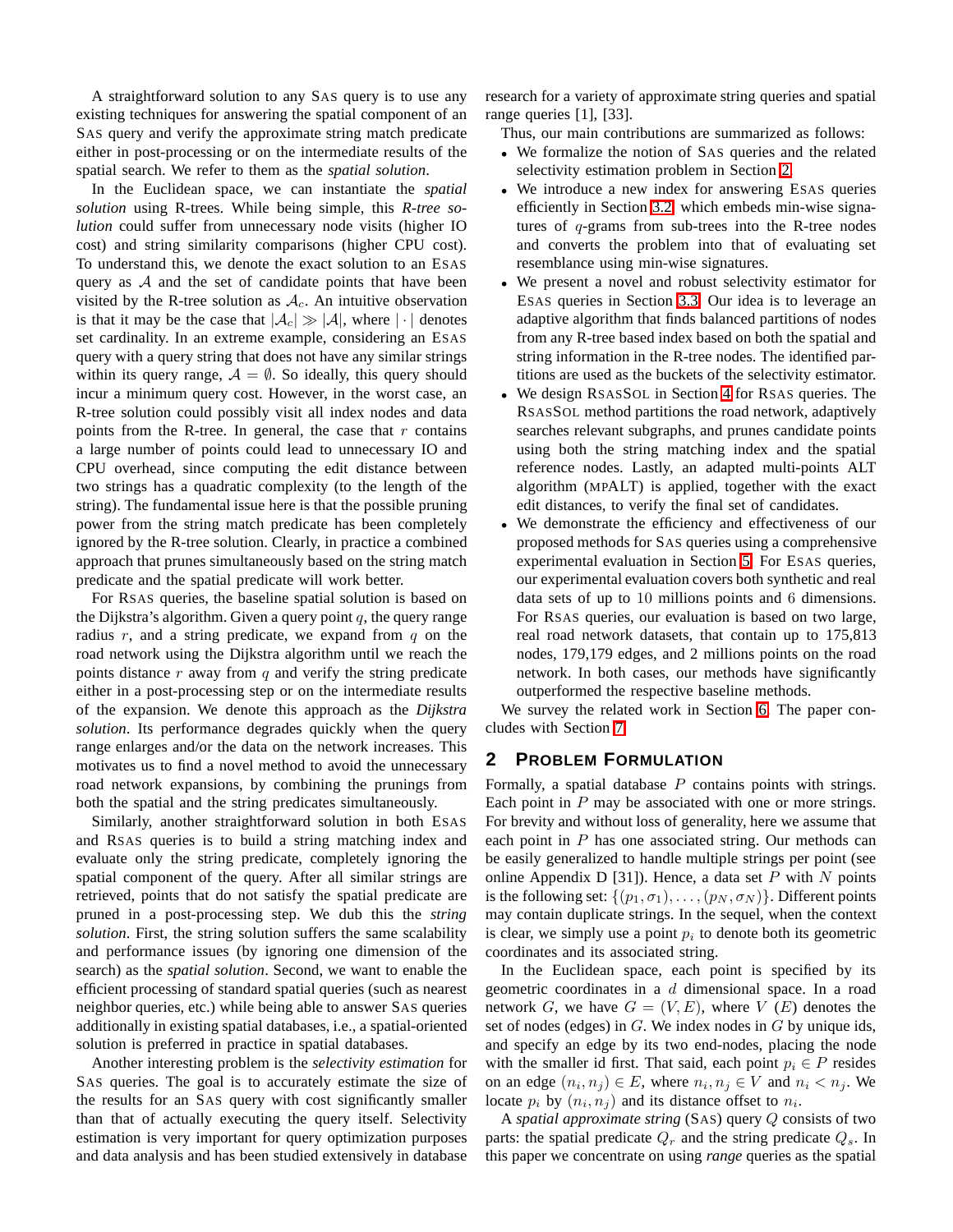| Symbol                           | Description                                                 |
|----------------------------------|-------------------------------------------------------------|
|                                  | the set of points with strings                              |
| $g_{\sigma}$                     | the set of q-grams of the string $\sigma$                   |
| $\tau$                           | the edit distance threshold                                 |
| $\varepsilon(\sigma_1,\sigma_2)$ | the edit distance between strings $\sigma_1$ and $\sigma_2$ |
| $\rho(A, B)$                     | the set resemblance of two sets $A$ and $B$                 |
| $\widehat{\rho}(A,B)$            | an unbiased estimator for $\rho(A, B)$                      |
| $s(g_p)$                         | the min-wise signature of $q_p$                             |
| $\Theta(b), \parallel$           | the area, perimeter of a block $b$                          |
| k <sub>i</sub>                   | number of buckets                                           |
| $G=(V,E)$                        | road network with vertex (edge) set $V(E)$                  |
| $d(p_1, p_2)$                    | network distance between $p_1$ and $p_2$                    |
| $V_R$                            | the set of reference nodes                                  |
| $d^-(p_1,p_2)$                   | a lower bound of $d(p_1, p_2)$                              |
| $d^+(p_1,p_2)$                   | an upper bound of $d(p_1, p_2)$                             |

Fig. 3. Frequently used notations.

predicate. In the Euclidean space,  $Q_r$  is defined by a query rectangle r; in road networks, it is specified by a query point  $q$ and a radius r. In both cases, the string predicate  $Q_s$  is defined by a string  $\sigma$  and an edit distance threshold  $\tau$ .

Let the set  $\mathcal{A}_r = \{p_x | p_x \in P \land p_x \text{ is contained in } r\}$  if P is in the Euclidean space; or,  $\mathcal{A}_r = \{p_x | p_x \in P \land d(q, p_x) \leq r\}$ if P is in a road network and  $d(q, p)$  is the network distance between two points  $q$  and  $p$ .

Let the set  $\mathcal{A}_s = \{p_x | p_x \in P \land \varepsilon(\sigma, \sigma_x) \leq \tau\}$ . We define the SAS query as follows:

**Definition 1 (SAS query)** An SAS query  $Q : (Q_r, Q_s)$  retrieves the set of points  $\mathcal{A} = \mathcal{A}_r \cap \mathcal{A}_s$ .

The problem of *selectivity estimation for an* SAS *query Q* is to efficiently (i.e., faster than executing  $Q$  itself) and accurately estimate the size  $|\mathcal{A}|$  of the query answer.

We use  $\sigma_p$  to denote the associated string of a point p and assume that  $P$  is static. Extending our techniques to the general case with multiple strings per point, or with other spatial query types, and dealing with dynamic updates will be discussed in the online Appendix D [31]. Figure [3](#page--1-9) summarizes the notations frequently used in the paper.

## **3 THE** ESAS **QUERIES**

#### **3.1 Preliminaries**

Let  $\Sigma$  be a finite alphabet of size  $\Sigma$ . A string  $\sigma$  of length n has *n* characters (possibly with duplicates) in  $\Sigma^*$ .

#### 3.1.1 Edit distance pruning

Computing edit distance exactly is a costly operation. Several techniques have been proposed for identifying candidate strings within a small edit distance from a query string fast [4], [11], [33]. All of them are based on  $q$ -grams and a  $q$ -gram counting argument.

For a string  $\sigma$ , its q-grams are produced by sliding a window of length q over the characters of  $\sigma$ . To deal with the special case at the beginning and the end of  $\sigma$ , that have fewer than q characters, one may introduce special characters, such as "#" and "\$", which are not in  $\Sigma$ . This helps conceptually extend  $\sigma$  by prefixing it with  $q - 1$  occurrences of "#" and suffixing it with  $q - 1$  occurrences of "\$". Hence, each q-gram for the string  $\sigma$  has exactly q characters.

**Example 1** The q-grams of length 2 for the string theatre are  $\{\#t, th, he, ea, at, tr, re, e\$ . The q-grams of length 2 for the string theater are  $\{\#t, th, he, ea, at, te, er, r\$ .

To handle duplicates in the  $q$ -grams of a string, we associate a counter with each *unique* q-gram to indicate the number of times it appears in the string. For example:

**Example 2** The q-grams of length 2 for the string *aabaa* are  $\{(\#a, 1), (aa, 1), (ab, 1), (ba, 1), (aa, 2), (a\$, 1)\}.$ 

Clearly, a string of length n will have  $n-q+1$  q-grams with each q-gram having length q. Let  $q_{\sigma}$  be the set of q-grams of the string  $\sigma$ . It is also immediate from the above example that strings within a small edit distance will share a large number of  $q$ -grams. This intuition has been formalized in [19], [42] and others. Essentially, if we substitute a single character in  $\sigma_1$  to obtain  $\sigma_2$ , then their q-gram sets differ by at most q  $q$ -grams (the length of each  $q$ -gram). Similar arguments hold for both the insertion and deletion operations. Hence,

**Lemma 1** *[From [19]] For strings*  $\sigma_1$  *and*  $\sigma_2$  *of length*  $|\sigma_1|$ *and*  $|\sigma_2|$ *, if*  $\varepsilon(\sigma_1, \sigma_2) = \tau$ *, then*  $|g_{\sigma_1} \cap g_{\sigma_2}| \ge \max(|\sigma_1|, |\sigma_2|) - \frac{1}{\sigma_2}$  $1 - (\tau - 1) * q$ .

#### 3.1.2 The min-wise signature

The min-wise independent families of permutations were first introduced in [6], [12]. A family of *min-wise independent permutations*  $F$  must satisfy equation [\(1\)](#page--1-10) below. Let the universe of elements be  $U$ , for any set X that is defined by elements from U, i.e.,  $X \subseteq U$ , for any  $x \in X$ , when  $\pi$  is chosen at random in  $F$  we have:

$$
\Pr(\min\{\pi(X)\} = \pi(x)) = \frac{1}{|X|}.\tag{1}
$$

In equation [\(1\)](#page--1-10),  $\pi(X)$  produces a permutation of X and  $\pi(x)$  is the location value of x in the resulted permutation, and  $\min{\pi(X)} = \min{\pi(x)|x \in X}$ . In other words, all elements of any fixed set  $X$  have an equal probability to be the minimum value for set X under permutation  $\pi$  from a min-wise independent family of permutations. The min-wise independent family of permutations is useful for estimating *set resemblance*. The set resemblance of two sets A and B is defined as:

$$
\rho(A, B) = \frac{|A \cap B|}{|A \cup B|}.
$$

Broder et al. has shown in [6] that a min-wise independent permutation  $\pi$  could be used to construct an unbiased estimator for  $\rho(A, B)$ , specifically, let:

$$
\widehat{\rho}(A,B) = \Pr(\min\{\pi(A)\} = \min\{\pi(B)\}).
$$

Then  $\hat{\rho}(A, B)$  is an unbiased estimator for  $\rho(A, B)$ . Based on this, one can define the *min-wise signature* of a set A using  $\ell$ min-wise independent permutations from a family  $\mathcal F$  as:

$$
s(A) = {\min{\pi_1(A)}, \min{\pi_2(A)}, \dots, \min{\pi_\ell(A)}}, \quad (2)
$$

then,  $\hat{\rho}(A, B)$  could be estimated as:

$$
\widehat{\rho}(A,B) = \frac{|\{i | \min\{\pi_i(A)\} = \min\{\pi_i(B)\}\}|}{\ell}
$$

.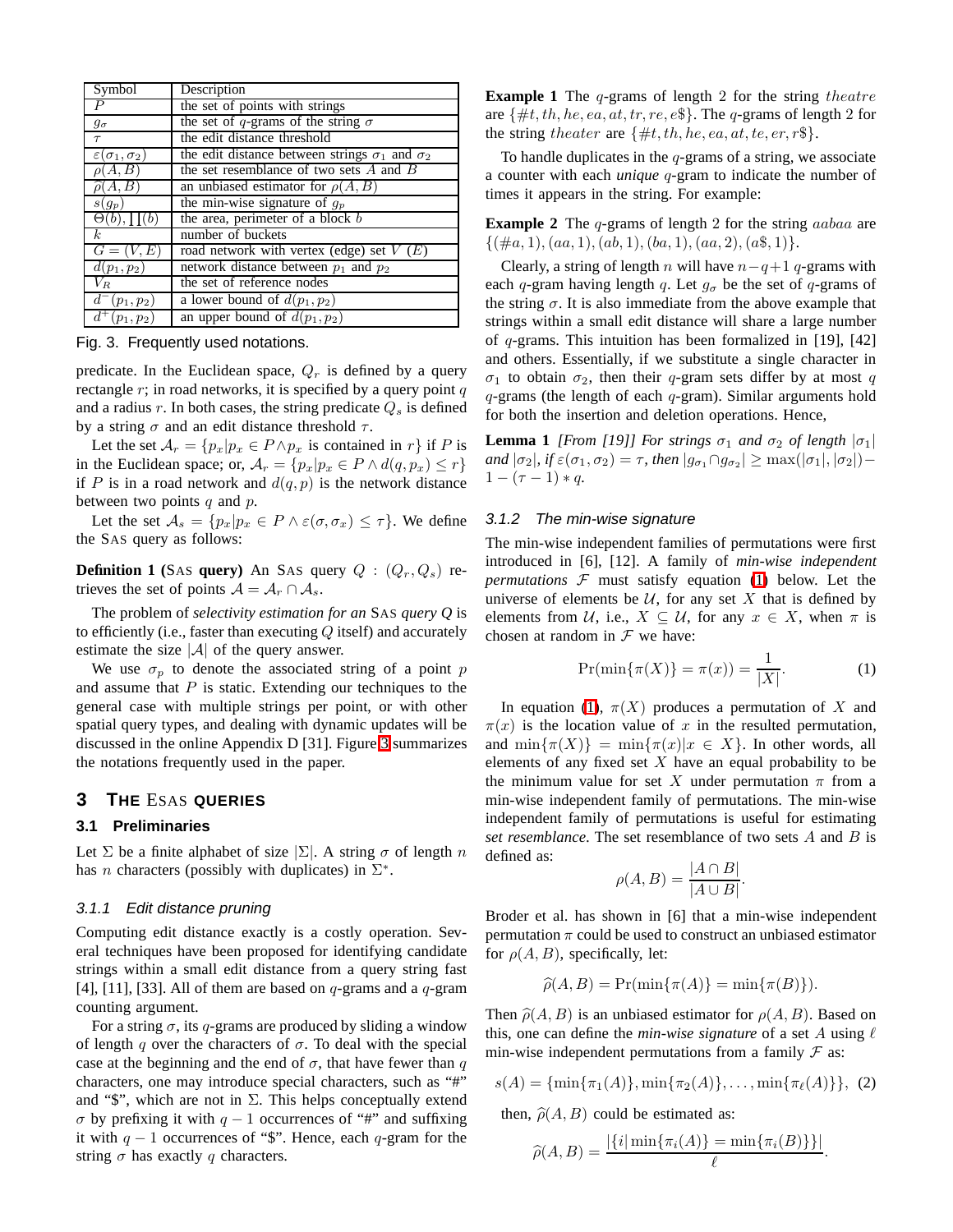The above can be easily extended to k sets,  $A_1, \ldots, A_k$ :

$$
\widehat{\rho}(A_1,\ldots,A_k) = \frac{|\{i|\min\{\pi_i(A_1)\}=\cdots\min\{\pi_i(A_k)\}\}|}{\ell}.
$$
\n(3)

Implementation of min-wise independent permutations requires generating random permutations of a universe and Broder et al. [6] showed that there is no efficient implementation of a family of hash functions that guarantees equal likelihood for any element to be chosen as the minimum element of a permutation. Thus, prior art often uses linear hash functions based on Rabin fingerprints to simulate the behavior of the min-wise independent permutations since they are easy to generate and work well in practice [6]. Let

$$
h(x) = (\alpha_{\lambda} x^{\lambda} + \alpha_{\lambda - 1} x^{\lambda - 1} + \dots + \alpha_1 x + \alpha_0) \mod p,
$$

for large random prime p and  $\lambda$ . We generate independently at random  $\ell$  linear hash functions  $h_1, \ldots, h_\ell$  and let any  $\pi_i = h_i$ for  $i = 1, \ldots, \ell$ .

### **3.2 The** MHR**-tree**

Suppose the disk block size is  $B$ . The R-tree [21] and its variants (e.g., R<sup>\*</sup>-tree [5]) share a similar principle. They first group  $\leq B$  points that are in spatial proximity into a minimum bounding rectangle (MBR), which is stored in a leaf node. When all points in  $P$  are assigned into MBRs, the resulting leaf node MBRs are then further grouped together recursively till there is only one MBR left. Each node  $u$  in the R-tree is associated with the MBR enclosing all the points stored in its subtree, denoted by  $MBR(u)$ . Each internal node also stores the MBRs of all its children.

For a range query  $r$ , we start from the root and check the MBR of each of its children, then recursively visit any node  $u$  whose MBR intersects or falls inside  $r$ . When a leaf node is reached, all the points that are inside  $r$  are returned.  $\mathbb{R}^*$ trees achieve better performance in general than the original R-trees. In the following, we used  $R^*$ -trees in our construction and simply use the notation  $R$ -tree to denote an  $R^*$ -tree.

To incorporate the pruning power of edit distances into the R-tree, we can utilize the result from Lemma [1.](#page--1-11) The intuition is that if we store the  $q$ -grams for all strings in a subtree rooted at an R-tree node u, denoted as  $g_u$ , given a query string  $\sigma$ , we can extract the query q-grams  $g_{\sigma}$  and check the size of the intersection between  $g_u$  and  $g_\sigma$ , i.e.,  $|g_u \cap g_\sigma|$ . Then we can possibly prune node  $u$  by Lemma [1,](#page--1-11) even if  $u$  does intersect with the query range  $r$ . Formally,

**Lemma 2** *Let* g<sup>u</sup> *be the set for the union of* q*-grams of strings in the subtree of node u. For a SAS query with*  $Q_s = (\sigma, \tau)$ *, if*  $|g_u \cap g_{\sigma}| < |\sigma| - 1 - (\tau - 1) * q$ , then the subtree of node u does not contain any element from  $A_s$ .

*Proof:*  $g_u$  is a set, thus, it contains distinct  $q$ -grams. The proof follows by the definition of  $g_u$  and Lemma [1.](#page--1-11)  $\Box$ 

By Lemma [2,](#page--1-12) we can introduce string-based pruning into the R-tree by storing sets  $g_u$  for all R-tree nodes u. However, the problem of doing this is that  $g_u$  becomes extremely large for nodes located in higher levels of the tree. This not only introduces storage overhead, but more importantly, it drastically reduces the fan-out of the R-tree and increases the query cost. To address this issue, we embed the min-wise signature of  $g_u$  in an R-tree node, instead of  $g_u$  itself. The min-wise signature  $s(g_u)$  has a constant size (see Equation [2;](#page--1-13) assuming  $\ell$  is some constant), and this means that  $|s(g_u)|$ (its size) is independent of  $|g_u|$ . We term the combined R-tree with  $s(g_u)$  signatures embedded in the nodes as the *M*in-wise signature with linear *Hashing R*-tree (MHR-tree). The rest of this section explains its construction and query algorithms.

## 3.2.1 The construction of the MHR-tree

For a leaf level node  $u$ , let the set of points contained in  $u$  be  $\mathbf{u}_p$ . For every point p in  $\mathbf{u}_p$ , we compute its q-grams  $g_p$  and the corresponding min-wise signature  $s(g_p)$ . Note that in order to compute the min-wise signature  $s(g_u)$  for the node u, we do not need to compute  $g_u$  (which can be costly, space-wise). One can do this much more efficiently. Specifically, let  $s(A)[i]$ be the *i*th element for the min-wise signature of a set  $A$ , i.e.,  $s(A)[i] = \min\{\pi_i(A)\}\.$  Given the set of min-wise signatures  $\{s(A_1), \ldots, s(A_k)\}\$  of k sets, by Equation [2,](#page--1-13) we have:

$$
s(A_1 \cup \dots \cup A_k)[i] = \min\{s(A_1)[i], \dots, s(A_k)[i]\}, \quad (4)
$$

for  $i = 1, \ldots, \ell$ , since each element in a min-wise signature always takes the smallest image for a set.

We can obtain  $s(g_u)$  using Equation [4](#page--1-14) and  $s(g_v)$ 's for every point  $p \in \mathbf{u}_p$ , directly. We store all  $(p, s(g_p))$  pairs in node u, and  $s(g_u)$  in the index entry that points to u in u's parent.

For an index level node  $u$ , let its child entries be  $\{c_1, \ldots, c_f\}$  where f is the fan-out of the R-tree. Each entry  $c_i$  points to a child node  $w_i$  of  $u$ , and contains the MBR for  $w_i$ . We also store the min-wise signature of the node pointed to by  $c_i$ , i.e.,  $s(w_i)$ . Clearly,  $g_u = \bigcup_{i=1,\dots,f} g_{w_i}$ . Hence,  $s(g_u) = s(g_{w_1} \cup \cdots \cup g_{w_f})$ ; based on Equation [4,](#page--1-14) we can compute  $s(g_u)$  using  $s(g_{w_i})$ 's. This implies that we do not have to explicitly produce  $g_u$  to get  $s(g_u)$ , i.e., there is no need to store  $g_{w_i}$ 's.

This procedure is recursively applied in a bottom-up fashion until the root node of the R-tree has been processed.

## 3.2.2 Query algorithms for the MHR-tree

The query algorithms for the MHR-tree generally follow the same principles as the corresponding algorithms for the spatial query component. However, we would like to incorporate the pruning method based on q-grams and Lemma [2](#page--1-12) without the explicit knowledge of  $g_u$  for a given R-tree node u. We need to achieve this with the help of  $s(g_u)$ . Thus, the key issue boils down to estimating  $|g_u \cap g_{\sigma}|$  using  $s(g_u)$  and  $\sigma$ .

We can easily compute  $g_{\sigma}$  and  $s(g_{\sigma})$  from the query string once, using the same hash functions that were used for constructing the MHR-tree. When encountering a node  $u$ , let g refer to  $g_u \cup g_\sigma$  (g cannot be computed explicitly as  $g_u$  is not available). We compute  $s(q) = s(q_u \cup q_\sigma)$  based on  $s(q_u)$ ,  $s(g_{\sigma})$  and Equation [4.](#page--1-14) Next, we estimate the set resemblance  $\rho(g, g_{\sigma})$  between g and  $g_{\sigma}$  as follows:

$$
\widehat{\rho}(g,g_{\sigma}) = \frac{|\{i | \min\{h_i(g)\} = \min\{h_i(g_{\sigma})\}\}|}{\ell}.
$$
 (5)

Equation [5](#page--1-15) is a direct application of Equation [3.](#page--1-16) Note that:

$$
\rho(g, g_{\sigma}) = \frac{|g \cap g_{\sigma}|}{|g \cup g_{\sigma}|} = \frac{|(g_u \cup g_{\sigma}) \cap g_{\sigma}|}{|(g_u \cup g_{\sigma}) \cup g_{\sigma}|} = \frac{|g_{\sigma}|}{|g_u \cup g_{\sigma}|}. \quad (6)
$$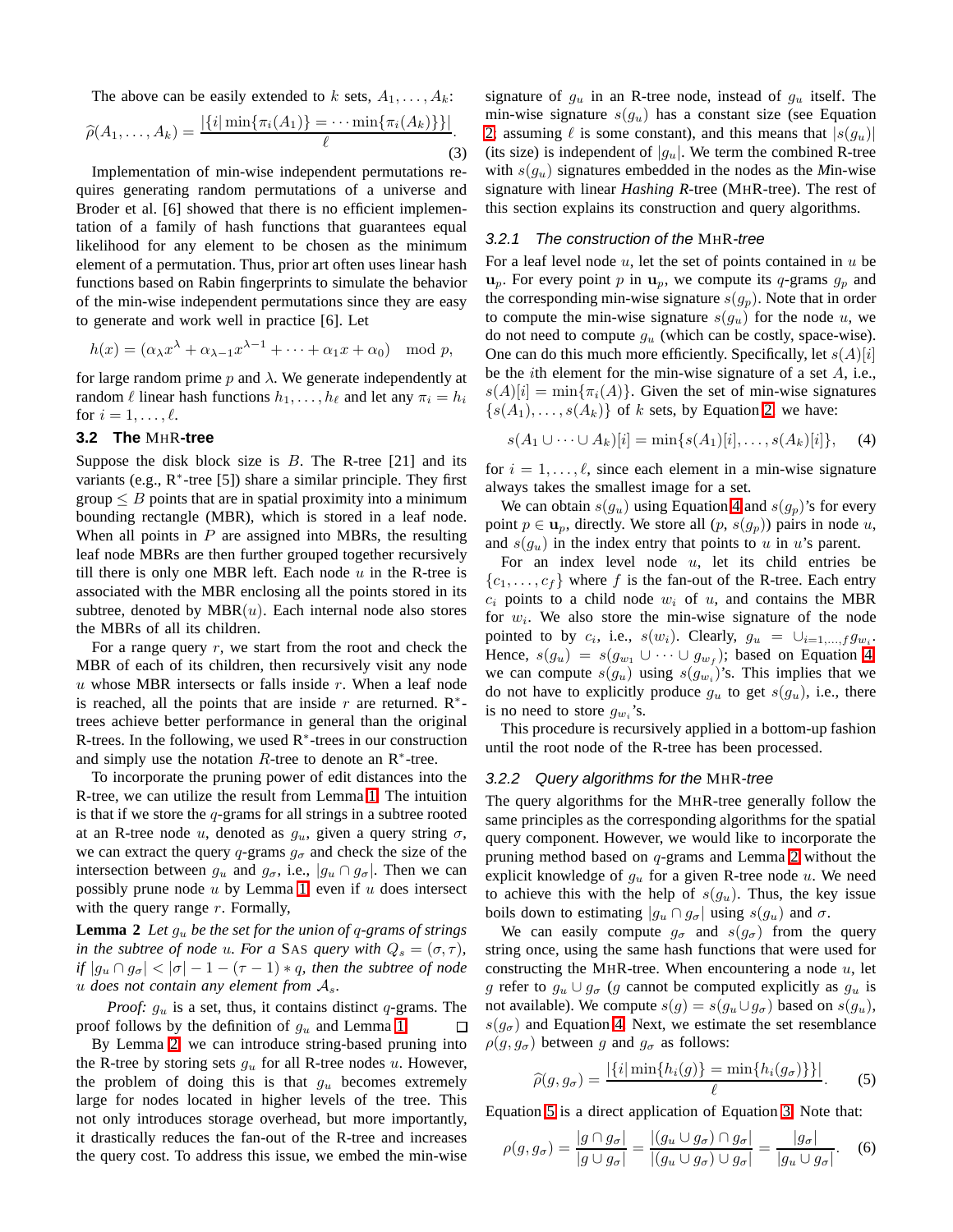**Algorithm 1**: QUERY-MHR(MHR-tree R, Range r, String  $\sigma$ , int  $\tau$ )

|                  | 1 Let L be a FIFO queue initialized to $\emptyset$ , let $\mathcal{A} = \emptyset$ ; |
|------------------|--------------------------------------------------------------------------------------|
|                  | 2 Let u be the root node of R; insert u into $L$ ;                                   |
|                  | 3 while $L \neq \emptyset$ do                                                        |
| $\boldsymbol{4}$ | Let u be the head element of $L$ ; pop out $u$ ;                                     |
| 5                | if $u$ is a leaf node then                                                           |
| 6                | <b>for</b> every point $p \in \mathbf{u}_p$ <b>do</b>                                |
| 7                | <b>if</b> p is contained in r <b>then</b>                                            |
| 8                | if                                                                                   |
|                  | $ g_p \cap g_\sigma  \ge \max( \sigma_p ,  \sigma ) - 1 - (\tau - 1) * q$            |
|                  | then                                                                                 |
| 9                | if $\varepsilon(\sigma_p, \sigma) < \tau$ then Insert p in A;                        |
| 10               | else                                                                                 |
| 11               | <b>for</b> every child entry $c_i$ of u <b>do</b>                                    |
| 12               | <b>if</b> r and $MBR(w_i)$ intersect <b>then</b>                                     |
| 13               | Calculate $s(g = g_{w_i} \cup g_{\sigma})$ based on                                  |
|                  | $s(g_{w_i}), s(g_{\sigma})$ and Equation 4;                                          |
| 14               | Calculate $ g_{w_i} \cap g_{\sigma} $ using Equation 9;                              |
| 15               | if $ g_{w_i} \cap g_{\sigma}  \geq  \sigma  - 1 - (\tau - 1) * q$ then               |
| 16               | Read node $w_i$ and insert $w_i$ into $L$ ;                                          |
|                  | 17 Return $A$ .                                                                      |
|                  |                                                                                      |

Based on Equations [5](#page--1-15) and [6](#page--1-18) we can estimate  $|g_u \cup g_{\sigma}|$  as:

$$
|\widehat{g_u \cup g_\sigma}| = \frac{|g_\sigma|}{\widehat{\rho}(g, g_\sigma)}.
$$
\n(7)

Finally, we can estimate  $\rho(g_u, g_{\sigma})$  by:

$$
\widehat{\rho}(g_u, g_{\sigma}) = \frac{|\{i | \min\{h_i(g_u)\} = \min\{h_i(g_{\sigma})\}\}|}{\ell}.
$$
 (8)

Note that  $\rho(g_u, g_{\sigma}) = |g_u \cap g_{\sigma}|/|g_u \cup g_{\sigma}|$ . Hence, based on Equations [7](#page--1-19) and [8](#page--1-20) we can now estimate  $|g_u \cap g_{\sigma}|$  as:

$$
|g_u \cap g_\sigma| = \widehat{\rho}(g_u, g_\sigma) * |g_u \cup g_\sigma|.
$$
 (9)

Given the estimation  $|g_u \cap g_\sigma|$  for  $|g_u \cap g_\sigma|$ , one can then apply Lemma [2](#page--1-12) to prune nodes that cannot possibly contain points from  $A_s$ . Specifically, an R-tree node u could be pruned if  $|g_u \cap g_\sigma| < |\sigma| - 1 - (\tau - 1) * q$ . Since  $|g_u \cap g_\sigma|$ is only an estimation of  $|g_u \cap g_\sigma|$ , the pruning based on  $|g_u \cap g_\sigma|$  may lead to false negatives (if  $|g_u \cap g_\sigma| < |g_u \cap g_\sigma|$ ). However, empirical evaluation in Section [5](#page--1-6) suggests that when a reasonable number of hash functions have been used in the min-wise signature (our experiment indicates that  $\ell = 50$  is good enough for large databases with 10 million points), the above estimation is very accurate.

The ESAS query algorithm is presented in Algorithm [1.](#page--1-21) When the object is a data point (line 6), we can obtain  $|g_p \cap g_\sigma|$ exactly;  $g_p$  is not stored explicitly in the tree, but can be computed on the fly by a linear scan of  $\sigma_p$ . We also know the lengths of both  $\sigma_p$  and  $\sigma$  at this point. Hence, in this case, Lemma [1](#page--1-11) is directly applied in line 8 for better pruning power. When either  $\sigma_p$  or  $\sigma$  is long, calculating  $|g_p \cap g_{\sigma}|$  exactly might not be desirable. In this case, we can still use  $s(g_p)$  and  $s(g_\sigma)$ to estimate  $|g_p \cap g_{\sigma}|$  using Equation [9.](#page--1-17) When the object is an R-tree node, we apply Equation [9](#page--1-17) and Lemma [2](#page--1-12) to prune (lines 14-17), in addition to the pruning by the query range  $r$ and the MBR of the node (line 13).

## **3.3 Selectivity estimation for** ESAS **queries**

Another interesting topic for approximate string queries in spatial databases is selectivity estimation. Several selectivity estimators for approximate string matching have been proposed, none though in combination with spatial predicates. Various techniques have been proposed specifically for edit distance [25], [28], [33]. A state of the art technique based on q-grams and min-wise signatures is *VSol* [33]. It builds inverted lists with  $q$ -grams as keys and string ids as values; one list per distinct  $q$ -gram in input strings. Each list is summarized using the min-wise signature of the string ids in the list. The collection on min-wise signatures and their corresponding  $q$ -grams (one signature per distinct  $q$ -gram) is the *VSol* selectivity estimator for a data set P.

*VSol* uses the *L-M* similarity for estimating selectivity.  $L = |\sigma| - 1 - (\tau - 1) * q$  is the number of matching qgrams two strings need to have for their edit distance to be possibly smaller than  $\tau$  (based on Lemma [1\)](#page--1-11). M is the number of q-grams in *VSol* that match some q-grams in the query string  $\sigma$ . The *L-M* similarity quantifies the number of string ids contained in the corresponding  $M$  inverted lists that share at least  $L$  q-grams with the query. Clearly, if a given data string shares at least L q-grams with  $\sigma$ , then the corresponding string id should appear in at least  $L$  of these  $M$  lists. Identifying the number of such string ids (in other words the selectivity of the query), amounts to estimating the number of string ids appearing in  $L$  lists, for all  $M$  choose  $L$  combinations of lists (each has  $L$  lists from  $M$  candidate lists). Denote the set of string ids that appear in all  $L$  lists in the  $i$ -th combination with  $(\dot{M})$ M

$$
L_i, 1 \le i \le {M \choose L}. \text{ The } L \text{-}M \text{ similarity is defined as:}
$$
\n
$$
\rho_{LM} = |\cup L_i|. \tag{10}
$$

If we can estimate  $\rho_{LM}$ , we can estimate the selectivity as  $\frac{\rho_{LM}}{|P|}$ . Computing  $\rho_{LM}$  exactly is very expensive, as it requires storing inverted lists for all  $q$ -grams in the database explicitly and also enumerating all  $M$  choose  $L$  combinations of lists. As it turns out, estimating  $\rho_{LM}$  using the inverted list min-wise signatures of *VSol* is straightforward. Further details appear in [33] and are beyond the scope of this paper.

A key observation in [33] is that the number of neighborhoods (denote it with  $\eta$ ) in the data set P greatly affects *VSol*'s performance. A neighborhood is defined as a cluster of strings in P that have a small edit distance to the center of the cluster. For a fixed number of strings, say  $N$ , the smaller the value of η is, the more accurate the estimation provided by *VSol* becomes. We refer to this observation as the *minimum number of neighborhoods principle*.

However, *VSol* does not address our problem where selectivity estimation has to be done based on both the spatial and string predicates of the query. The general principle behind accurate spatial selectivity estimation is to partition the spatial data into a collection of buckets so that data within each bucket is as close as possible to a uniform distribution (in terms of their geometric coordinates). We denote this as the *spatial uniformity principle*. Every bucket is defined by the MBR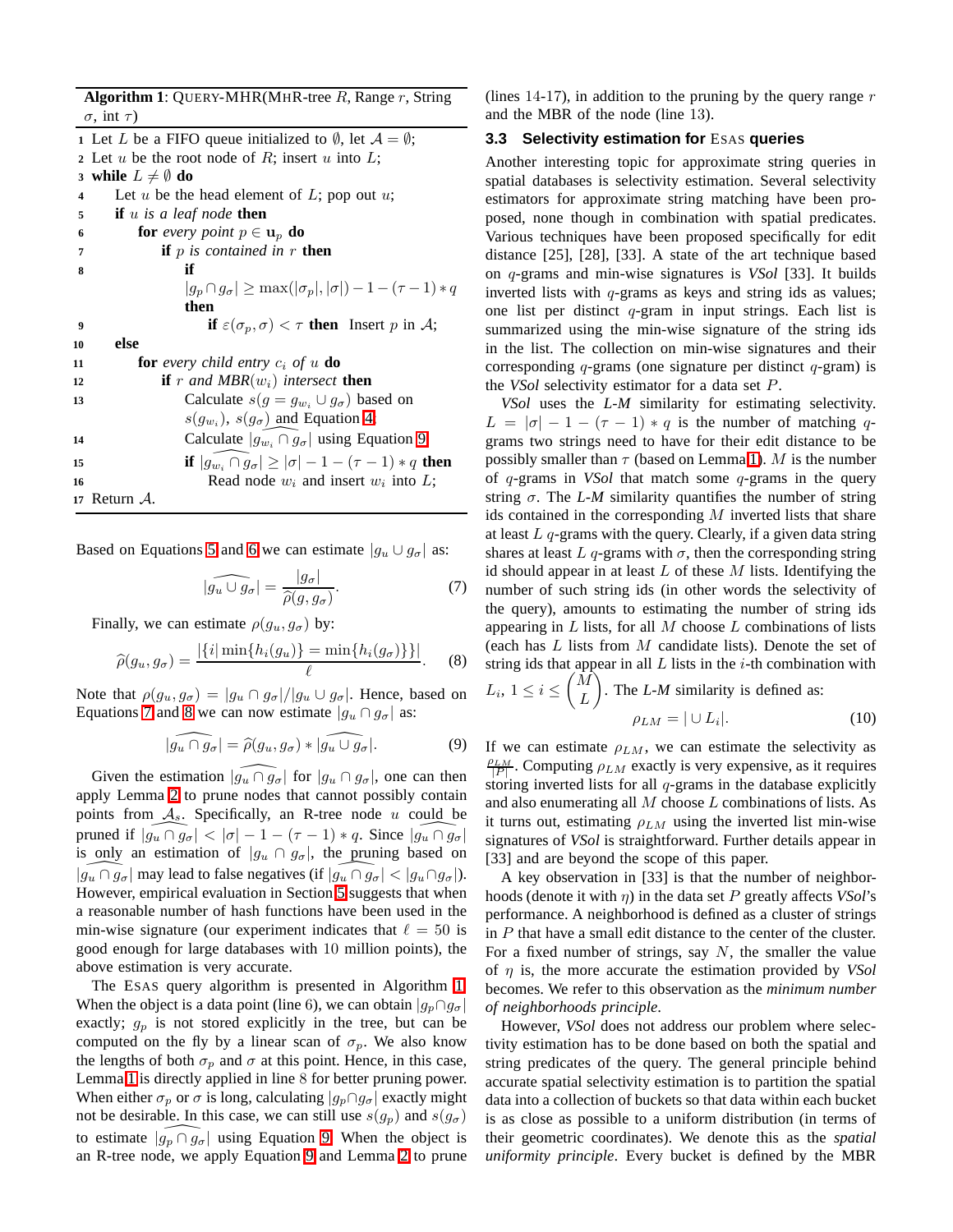of all points enclosed in it. Each point belongs to only one bucket and buckets may overlap in the areas they cover. Given a range query r, for each bucket b that intersects with r we compute the area of intersection. Then, assuming uniformity, the estimated number of points from  $b$  that also fall into  $r$  is directly proportional to the total number of points in  $b$ , the total area of b and the area of intersection between b and  $r$ . This principle has been successfully applied by several work [1], [20], which mostly differ on how buckets are formed.

That said, the basic idea of our selectivity estimator is to build a set of buckets  $\{b_1, \ldots, b_k\}$  for some budget k. Let the number of points in the *i*-th bucket be  $n_i$  and its area be  $\Theta(b_i)$ . For each bucket  $b_i$ , we build a *VSol* estimator *VSol<sub>i</sub>* based on the min-wise signatures of the  $q$ -gram inverted lists of the strings contained in the bucket. The selectivity estimation for an ESAS query  $Q = \{r, (\sigma, \tau)\}\$ is done as follows. For every bucket  $b_i$  that intersects with r, we calculate the intersection area  $\Theta(b_i, r)$  and the *L-M* similarity  $\rho_{LM}^i$  of strings in  $b_i$  with  $\sigma$ , using *VSol<sub>i</sub>*. Let  $\mathcal{A}_{b_i}$  denote the set of points from  $b_i$  that satisfy Q, then  $|\mathcal{A}_{b_i}|$  is estimated as:

$$
\widehat{|\mathcal{A}_{b_i}|} = n_i \frac{\Theta(b_i, r)}{\Theta(b_i)} \frac{\rho_{LM}^i}{n_i} = \frac{\Theta(b_i, r)}{\Theta(b_i)} \rho_{LM}^i.
$$
 (11)

Our challenge thus becomes how to integrate the minimum number of neighborhoods principle from *VSol* into the spatial uniformity principle effectively when building these  $k$  buckets.

#### 3.3.1 The partitioning metric

Formally, given a data set P, we define  $\eta$  as the number of neighborhoods in  $P$ . The strings associated with the points in one neighborhood must have an edit distance that is less than  $\tau'$  from the neighborhood cluster center. We can use any existing clustering algorithm that does not imply knowledge of the number of clusters (e.g., correlation clustering [14]) to find all neighborhoods in  $P$  (notice that edit distance without character transpositions is a metric, hence any clustering algorithm can be used). Given a rectangular bucket  $b$  in  $d$ dimensions, let  $n_b$  be the number of points in b,  $\eta_b$  the number of neighborhoods, and  $\{X_1, \ldots, X_d\}$  the side lengths of b in each dimension. The *neighborhood and uniformity quality* of b is defined as:

$$
\Delta(b) = \eta_b n_b \sum_{1,\dots,d} X_i \tag{12}
$$

Intuitively,  $\Delta(b)$  measures the total "uncertainty" of all points in bucket  $b$  along each dimension and each neighborhood of  $b$ , if we use  $b, n_b$  and  $n_b$  to succinctly represent points assuming a uniform probability of a point belonging to any neighborhood in every dimension. For a bucket b, a larger value of  $\Delta(b)$ leads to larger errors for estimating string selectivity over b using Equation [11.](#page--1-22) Intuitively, the larger the perimeter of a bucket, the more error the spatial estimation for the point's location introduces; the larger the number of neighborhoods the larger the error of *VSol* becomes.

Thus, our problem is to build k buckets  $\{b_1, \ldots, b_k\}$  for the input data set P and minimize the sum of their *neighborhood and uniformity qualities*, i.e.,  $\min \sum_{i=1}^{k} \Delta(b_i)$ , where k is a budget specified by the user.

Once such k buckets are found, we build and maintain their *VSol* estimators and use Equation [11](#page--1-22) to estimate the selectivity. Unfortunately, we can show that for  $d > 1$ , this problem is NP-hard (proof in online Appendix A [31]).

**Theorem 1** *For a data set*  $P \in \mathbb{R}^d$  *and*  $d > 1$ *,*  $k > 1$ *, let* *be the set of points contained in*  $**b**<sub>i</sub>$ *. Then, the problem of finding* k *buckets*  $\{b_1, \ldots, b_k\}$ , *s.t.*  $\forall i, j \in [1, k], i \neq j$ ,  $\mathbf{b}_{i,p} \cap \mathbf{b}_{j,p} = \emptyset$ ,  $b_i = \text{MBR}(\mathbf{b}_{i,p})$ ,  $b_i, b_j$  are allowed to overlap, *and*  $\bigcup_{i=1}^{k}$  **b**<sub>*i,p*</sub> = *P*, min  $\sum_{i=1}^{k} \Delta(b_i)$  *is NP-hard.* 

Given this negative result, in what follows, we present effective heuristics that work well in practice as alternatives.

## 3.3.2 The adaptive R-tree algorithm

We first illustrate our main ideas using a simple, greedy principle, which proceeds in multiple iterations. In each iteration, one bucket is produced. At the ith iteration, we start with a seed as the first point in  $b_i$ , randomly selected from the unassigned points (points not chosen by existing buckets), and keep adding points to  $b_i$  until no reduction to the overall "uncertainty" of the current configuration can be introduced. The overall "uncertainty" of a given configuration is estimated by the sum of the uncertainty of existing buckets  $(b_1$  to  $b_i)$ , and the assumption that the remaining, unassigned points are uniformly distributed into  $k - i$  buckets. The detail of this algorithm is discussed in online Appendix B [31].

Directly applying the greedy algorithm on a large spatial database is very expensive. Note that the R-tree is a data partitioning index and its construction metrics are to minimize the overlap among its indexing nodes as well as the total perimeter of its MBRs. Hence, the MBRs of the R-tree serve as an excellent starting point for building the buckets for our selectivity estimator. This section presents a simple adaptive algorithm that builds the buckets based on the R-tree nodes, instead of constructing them from scratch. We term this algorithm the *Adaptive R-Tree Algorithm*.

Given an R-tree and a budget  $k$ , descending from the root, we find the first level in the tree that has more than  $k$  nodes, say it has  $\kappa > k$  nodes  $\{u_1, \ldots, u_{\kappa}\}.$  Our task is to group these  $\kappa$  nodes into k buckets, with the goal of minimizing the sum of their *neighborhood and uniformity qualities*.

We follow an idea similar to the greedy algorithm and produce one bucket in each round. In the pre-processing step we find the number of neighborhoods for each R-tree node, denoted with  $\{\eta_{u_1}, \dots, \eta_{u_{\kappa}}\}$ , and the number of points that are enclosed by each node, denoted with  $\{n_{u_1}, \ldots, n_{u_{\kappa}}\}.$ Let  $n_i$  and  $n_i$  be the number of points and the number of neighborhoods in bucket  $b_i$  respectively. In the *i*-th round, we select the node with the left-most MBR (by the left vertex of the MBR) from the remaining nodes as the initial seed for bucket  $b_i$ . Next, we keep adding nodes, one at a time, until the overall value for the neighborhood and uniformity quality for  $b_i$  and the remaining nodes cannot be reduced. When adding a new node  $u_j$  to  $b_i$ , we update the number of neighborhoods for  $b_i$  by clustering points covered by the updated  $b_i$  again. This could be done in an incremental fashion if we know the existing clusters for both  $b_i$  and  $u_j$  [15].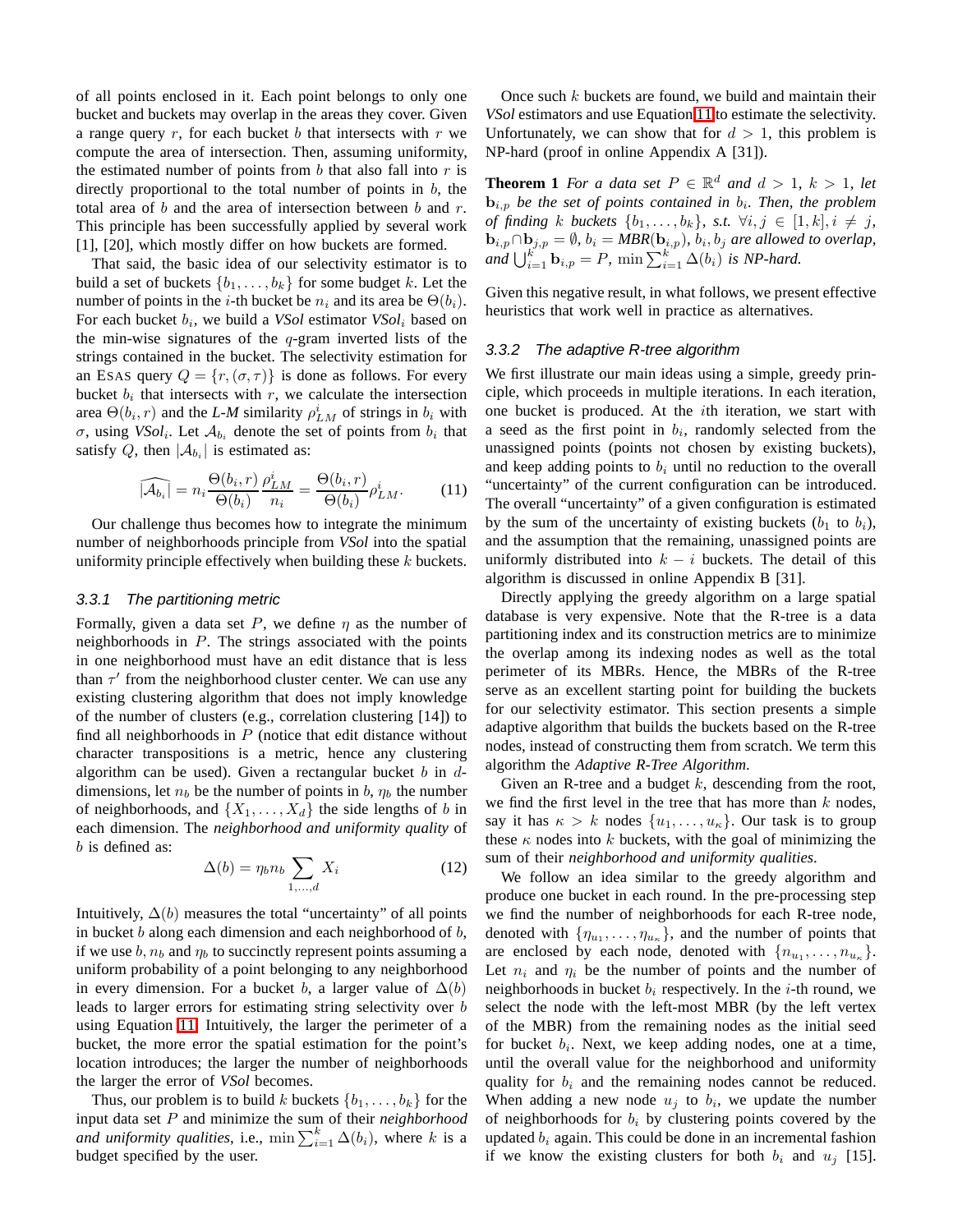For remaining nodes, we assume that they are grouped into  $k - i$  buckets in a uniform and independent fashion. Let remaining nodes be  $\{u_{x_1}, \ldots, u_{x_\ell}\}$  for some  $\ell \in [1, \kappa - i]$ , and each  $x_i \in [1, \kappa]$ . Then, the number of points that are covered by these nodes is  $\overline{n} = \sum_{i=1}^{\ell} n_{u_{x_i}}$ . We let  $\overline{\eta}$  be the average number of neighborhoods for the remaining buckets, i.e.,  $\overline{\eta} = \sum_{i=1}^{\ell} \eta_{u_{x_i}}/(k - i)$ . Similar to the greedy algorithm, we define the uncertainty for the current configuration as:

$$
U'(b_i) = \eta_i \cdot n_i \cdot \Pi(\mathbf{b}_{i,p}) + \overline{\eta} \cdot \overline{n} \cdot \left(\frac{\Theta(\bigcup_{i=1}^{\ell} \mathbf{u}_{x_i, p})}{k - i}\right)^{1/d} \cdot d \tag{13}
$$

 $\Pi({\bf b}_{i,p})$  is the perimeter of the MBR of  ${\bf b}_{i,p}, \Theta(\bigcup_{i=1}^{\ell} {\bf u}_{x_i,p})$ is the area for the MBR of the remaining points covered by the remaining nodes  $\{u_{x_1}, \ldots, u_{x_\ell}\}$ . We can find this MBR easily by finding the combined MBR of the remaining nodes.

Given Equation [13,](#page--1-23) the rest of the adaptive R-tree algorithm follows the same grouping strategy as the greedy algorithm. Briefly, we calculate the values of  $U'(b_i)$  by adding each remaining node to the current  $b_i$ . If no node addition reduces the value of  $U'(b_i)$ , the *i*-th round finishes and the current  $b_i$  becomes the *i*-th bucket. Otherwise, we add the node that gives the smallest  $U'(b_i)$  value to the bucket  $b_i$ , and repeat.

When there are  $k - 1$  buckets constructed, we group all remaining nodes into the last bucket and stop the search. Finally, once all  $k$  buckets have been identified, we build the *VSol* estimator for each bucket. For the i-th bucket, we keep the estimator, the total number of points and the bucket MBR in our selectivity estimator. Given an ESAS query, we simply find the set of buckets that intersects with the query range  $r$ and estimate the selectivity using Equation [11.](#page--1-22)

## **4 THE** RSAS **QUERIES**

In this case, since the locations of points are constrained by the road network and represented by the edge holding the point and the distance offset to the edge end, the MHR-tree is not applicable in this context. In order to handle large scale datasets, we adopt a disk-based road network storage framework and develop external-memory algorithms.

#### **4.1 Disk-based road network representation**

We adopt a disk-based storage model to our setting that groups network nodes based on their connectivity and distance, as proposed in [39]. Figure [4](#page--1-24) demonstrates an instance of our model for the network shown in Figure [2.](#page--1-1) In our model, the adjacency list and the points are stored in two separate files, each is then indexed by a (separate) B+-tree. To facilitate our query algorithm, a small set  $V_R$  of nodes from V is selected as the *reference nodes*. The distance between two nodes, two points, or a node and a point is the length of the shortest (network) path connecting two objects of concern.

For each node  $n_i$ , we store its distance to each of the reference nodes in  $V_R$  (collectively denoted by RDIST<sub>i</sub> in Figure [4\)](#page--1-24) and the number of adjacent nodes of  $n_i$  (e.g. 3 for  $n_1$  in Figure [4\)](#page--1-24) at the beginning of its adjacency list. How to select  $V_R$  and compute RDIST for each node will be discussed in Section [4.2.](#page--1-25) For each adjacent node  $n_j$  of  $n_i$ , we store

the adjacent node ID, the length of the edge  $e = (n_i, n_j)$ (NDIST $(n_i, n_j)$  in Figure [4\)](#page--1-24) and a pointer to the points group on e. If e does not contain any point, a null pointer is stored. A B+-tree is built on the adjacency list file. The key of this tree is the node id and the value is a pointer to its adjacency list. For example, in Figure [4,](#page--1-24) given the node id  $n_1$ , we can find its adjacency list from the B+-tree which contains  $n_1$ 's RDIST, number of adjacent nodes, and each of its adjacent nodes  $(n_2, n_3, \text{ and } n_5)$ : their distances to  $n_1$  and the pointers to the points group on each corresponding edge.



Fig. 4. Disk-based storage of the road network.

In the points file, the ids of points are assigned in such a way that for points on the same edge  $(n_i, n_j)$ , points are stored by their offset distances *to the node with smaller id* in ascending order, and their ids are then sequentially assigned (crossing over different edges as well). Note that for any edge  $e$  defined by two nodes  $n_i$  and  $n_j$ , we represent e by always placing the node with the smaller id first. That said, if  $n_i < n_j$ , then in the adjacency list of  $n_j$ , the entry for  $n_i$  will have its pointer to the points group pointing to the points group of  $(n_i, n_j)$ (i.e., no duplication of points group will be stored).

We also store other information associated with a point (i.e., strings) after the offset distance. We store the points on the same edge in a *points group*. At the beginning of the points group, we also store the edge information (i.e.,  $(n_i, n_j)$ ) and the number of points on the edge. The groups are stored in a *points file* in the ascending order of the node ids defining the edges. Then a B+-tree is built on this file with keys being the first point id of each points group and values being the corresponding points group. For example, the points file in Figure [4](#page--1-24) partially reflects the example in Figure [2.](#page--1-1) The ODIST<sub>i</sub> is the offset distance of point  $p_i$ .

Our storage model supports our query algorithms seamlessly and efficiently. Our design was inspired by the adjacency list module in [35], [39]. The design of the points file is motivated by our query algorithms. Lastly, in order to support the efficient approximate string search on a collection of strings, which is used as a component in our query algorithm, we integrate the *FilterTree* from [30] into our storage model. Please refer to online Appendix C [31] for details.

#### **4.2 The** RSASSOL **algorithm**

We partition a road network  $G = \{V, E\}$  into m edge-disjoint subgraphs  $G_1, G_2, \ldots, G_m$ , where m is a user parameter, and build one string index (FilterTree) for strings in each subgraph. We also select a small subset  $V_R$  of nodes from  $V$  as *reference*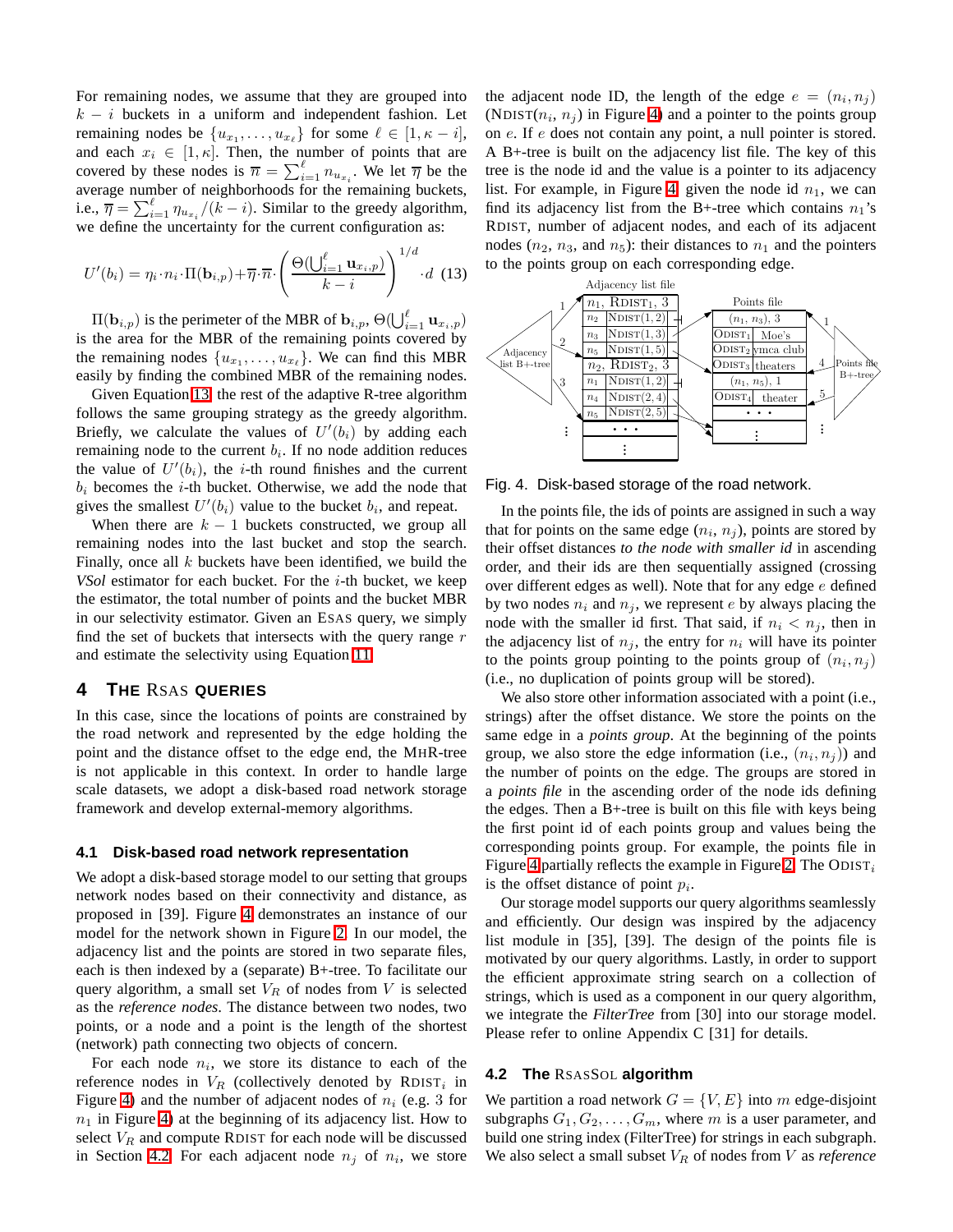*nodes*: they are used to prune candidate points/nodes whose distances to the query point  $q$  are out of the query range  $r$ .



Fig. 5. Overview of the RSASSOL algorithm.

Conceptually, our RSAS query framework consists of five steps (refer to Figure [5](#page--1-26) and the comments in Algorithm [2\)](#page--1-27). Given a query, we first find all subgraphs that intersect with the query range. Next, we use the FilterTrees of these subgraphs to retrieve the points whose strings are potentially similar to the query string. In the third step, we prune away some of these candidate points by calculating the lower and upper bounds of their distances to the query point, using  $V_R$ . The fourth step is to further prune away some candidate points using the exact edit distance between the query string and strings of remaining candidates. After this step, the string predicate has been fully explored. In the final step, for the remaining candidate points, we check their exact distances to the query point and return those with distances within r.

We dub this algorithm RSASSOL and the rest of this section presents the details of this algorithm. We use  $d(o_1, o_2)$  to denote the network distance of two objects  $o_1$ ,  $o_2$  (where an object can be a network vertex, or a point on the network).

**Pre-processing.** To partition the network, in a nutshell, we randomly select  $m$  seeds from  $P$  (points of interest residing on the network) and construct the voronoi-diagram-like partition of the network using these seeds. We denote this approach as the *RPar* algorithm. Specifically, given a network  $G = \{V, E\}$ and the dataset P on G, *RPar* randomly samples a small subset  $P<sub>s</sub>$  of m seed points from P. Then, it first initializes m empty subgraphs, and assigns each point in  $P_s$  as the "center" of a distinct subgraph. Next, for each node  $n \in V$ , *RPar* finds n's nearest neighbor p in  $P_s$ , and computes  $d(n, p)$ . This can be done efficiently using Erwig and Hagen's algorithm [16], with G and  $P_s$  as the input. Next, for each edge  $e \in E$  with  $e = (n_l, n_r)$ , *RPar* inserts *e* into the subgraph whose center p minimizes  $\min\{d(p, n_l), d(p, n_r)\}\$  among all subgraphs. When all edges are processed, *RPar* returns the m edgedisjoint subgraphs constructed. For each subgraph  $G_i$ , we collect the strings associated with points residing on edges in  $G_i$  and build a FilterTree as in last section.

We also select a small subset  $V_R$  of nodes from V as the

reference nodes. This is to help us leverage the reference-nodes based distance pruning in a road network [18], [37], [38]. They also help us in our algorithm to compute the shortest paths between the query point and the final set of candidate points. How to select  $V_R$  greatly affects its effectiveness, and we adopt the best selection strategy proposed in [18]. Essentially, a reference node should be picked up on the boundary of the road network and as far away from each other as possible. It is also shown in [18] that a small constant number of reference nodes (e.g., 16) will be enough to achieve excellent performance even for large road networks and this only introduces a small linear space overhead, which is acceptable in most applications.

| <b>Algorithm 2:</b> RSASSOL(network $G, Q_r = (q, r), Q_s = (\sigma, \tau)$ ) |                                                                                                 |  |
|-------------------------------------------------------------------------------|-------------------------------------------------------------------------------------------------|--|
|                                                                               | 1 $\frac{1}{1}$ step 1: find subgraphs intersecting the query range $\frac{1}{1}$               |  |
|                                                                               | 2 Find the set X of ids of all subgraphs intersecting $(q, r)$ ;                                |  |
|                                                                               | 3 Set $\mathcal{A} = \emptyset$ , $\mathcal{A}_c = \emptyset$ ;                                 |  |
| 4                                                                             | <b>for</b> each subgraph id $i \in X$ <b>do</b>                                                 |  |
| 5                                                                             | $/*$ step 2: use the FilterTrees to retrieve points with strings that                           |  |
|                                                                               | are potentially similar to the query string */                                                  |  |
| 6                                                                             | Find all point ids in $G_i$ whose associated strings $\sigma'$                                  |  |
|                                                                               | may satisfy $\varepsilon(\sigma', \sigma) \leq \tau$ using FilterTree <sub>i</sub> , and insert |  |
|                                                                               | them into $A_c$ ;                                                                               |  |
| 7                                                                             | $/*$ step 3: prune away points by calculating the lower and                                     |  |
|                                                                               | upper bounds of their distances to the query point using $V_R$ */                               |  |
| 8                                                                             | <b>for</b> every point $p_i \in A_c$ <b>do</b>                                                  |  |
| 9                                                                             | calculate $d^+(p_i, q)$ and $d^-(p_i, q)$ as discussed;                                         |  |
| 10                                                                            | if $d^+(p_i,q) \leq r$ then                                                                     |  |
| 11                                                                            | if $\varepsilon(\sigma_i, \sigma) \leq \tau$ then                                               |  |
| 12                                                                            | move $p_i$ from $\mathcal{A}_c$ to $\mathcal{A}$ ;                                              |  |
| 13                                                                            | $\frac{4}{3}$ step 4: prune points using the exact edit distance                                |  |
|                                                                               | between the query string and the candidate string */                                            |  |
| 14                                                                            | else                                                                                            |  |
| 15                                                                            | delete $p_i$ from $A_c$ ;                                                                       |  |
| 16                                                                            | else                                                                                            |  |
| 17                                                                            | if $d^-(p_i,q) > r$ then                                                                        |  |
| 18                                                                            | delete $p_i$ from $A_c$ ;                                                                       |  |
| 19                                                                            | $\frac{*}{*}$ step 4: same pruning as the step 4 above $\frac{*}{*}$                            |  |
| 20                                                                            | <b>for</b> every point $p_i \in A_c$ <b>do</b>                                                  |  |
| 21                                                                            | if $\varepsilon(\sigma_i, \sigma) > \tau$ then                                                  |  |
| 22                                                                            | delete $p_i$ from $A_c$ ;                                                                       |  |
|                                                                               | $23$ /* step 5: check the exact distances of the remaining candidate                            |  |
|                                                                               | points to the query point */                                                                    |  |
|                                                                               | 24 Use the MPALT algorithm to find all points p's in $A_c$                                      |  |
|                                                                               | such that $d(p, q) \leq r$ , push them to A;                                                    |  |
|                                                                               | 25 Return $A$ .                                                                                 |  |

**Query processing.** The RSASSOL algorithm is presented in Algorithm [2.](#page--1-27) First, we find all subgraphs that intersect with the query range. We employ the Dijkstra's algorithm (using the Fibonacci heap) to traverse nodes in  $G$  (note that we ignore points on  $G$ ), starting from the query point  $q$ . Whenever this traversal meets the *first node of a new subgraph*, we examine that subgraph for further exploration (line 2). The algorithm terminates when we reach the boundary of the query range (defined by the distance r to q). For each subgraph  $G_i$  to be examined, we use the approximate string search over  $G_i$ 's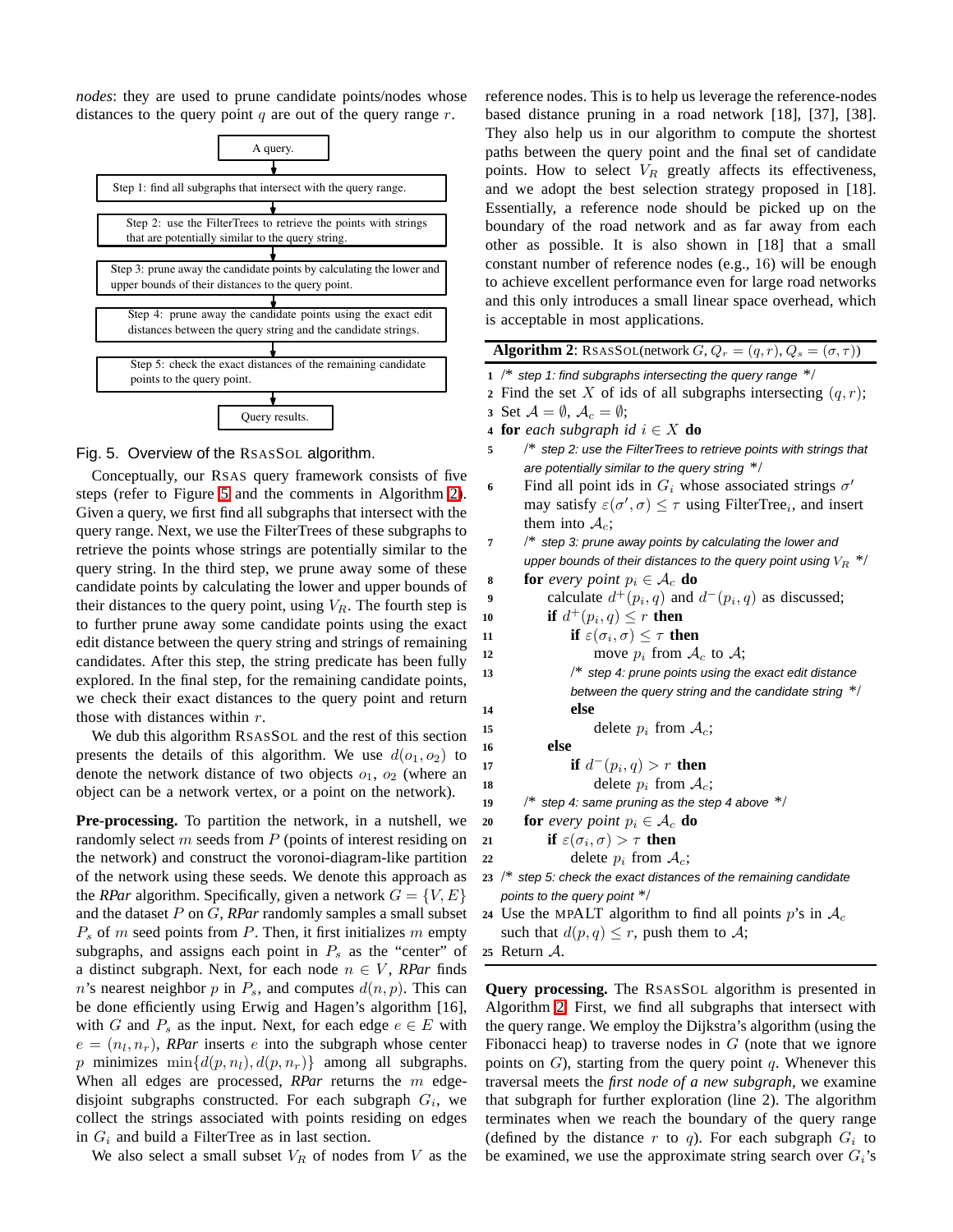FilterTree as the next pruning step (line 6), to find points from  $G_i$  that may share similar strings to the query string.

Then we further prune the candidate points using the spatial predicate, by computing lower and upper bounds on their distances to q using  $V_R$ , in a similar way to the ALT algorithm [18]. Recall that we have pre-computed and stored the distance of every network node to every node in  $V_R$  (the set RDIST<sub>i</sub> in Figure [4\)](#page--1-24). Given a candidate point p on an edge  $e = (n_i, n_j)$ , the shortest path from p to a reference node  $n_r$ must pass through either  $n_i$  or  $n_j$ . Thus, the network distance  $d(p, n_r) = \min(d(p, n_i) + d(n_i, n_r), d(p, n_j) + d(n_j, n_r)).$ Note that  $d(n_i, n_r)$  and  $d(n_j, n_r)$  are available from RDIST<sub>i</sub> and RDIST<sub>i</sub>, respectively;  $d(p, n_i)$  is the distance offset of p to  $n_i$  which is available in the adjacency list and then points file of  $n_i$  (ODIST in Figure [4\)](#page--1-24); and  $d(p, n_j) = \text{NDIST}(n_i, n_j)$  –  $d(p, n_i)$  where NDIST $(n_i, n_j)$  is available in the adjacency list of  $n_i$  as well. We compute  $d(p, n_r)$  on the fly rather than explicitly storing the distance between a point and a reference node since the number of points is much larger than the number of the nodes in  $G$ . By doing so, we avoid significant space blowup. We can also compute  $d(q, n_r)$  in a similar way (only once). In summary, our structure allows us to compute  $d(p, n_r)$  for any point and any reference node efficiently.

Given  $d(p, n_r)$  and  $d(q, n_r)$  for every  $n_r \in V_R$ , we then obtain the distance lower and upper bounds between  $p$  and  $q$ using the triangle inequality. Each reference node yields such a pair of lower and upper bounds. We take the maximum (minimum) value from the lower (upper) bounds of all reference nodes as the final lower (upper) bound of  $d(p, q)$ , denoted as  $d^-(p, q)$  and  $d^+(p, q)$  respectively. If  $d^+(p, q) \leq r$ , we know for sure  $p$  satisfies the spatial predicate and we only need to check the exact edit distance as the last measure (lines 10- 15); if  $d^-(p, q) > r$ , we can safely remove p (lines 17-18); otherwise, we need to check both the exact edit distance and compute  $d(p, q)$  to complete the verification on p.

After the pruning by  $d^-(p, q)$  and  $d^+(p, q)$ , we compute the exact edit distances on the remaining candidate points in  $A_c$ (lines 21-22) and prune away points whose edit distances to the query string  $\sigma$  are larger than  $\tau$ . Note that for a point p satisfying  $d^+(p,q) \leq r$  and the exact edit distance threshold, it has already been removed from  $A_c$  and pushed to A before this step. For all other remaining candidates  $A_c$ , we only need to compute the exact network distances between them and  $q$  to complete the algorithm. The naive solution is to apply the ALT algorithm for every  $p \in A_c$  and q to find their shortest path [18]. However, this can be prohibitive when  $|\mathcal{A}_c|$ is still large. Next, we introduce an improvement, *the* MPALT *algorithm*, which computes multiple shortest paths, within the query range, simultaneously at once between a single source point s and multiple destination points  $\{t_1, \ldots, t_m\}$ .

We leverage on the distances computed and stored in our storage model between a node to all reference nodes, which allows us to compute lower and upper distance bounds for  $d(n, t)$ , for any given node n and any destination point t, during the expansion. They are computed in similar fashion to that of the distance lower and upper bounds above for  $d(p, q)$ .

The MPALT algorithm minimizes the access to the network by avoiding the nodes that will not be on any shortest path

between  $s$  and any destination  $t_i$ . It also avoids repeatedly access to the explored part of the network when calculating multiple shortest paths to multiple destinations. The basic idea works as follows. We start the expansion of the network from s with the two nodes from the edge containing s, and always expand the network from an explored node  $n$  (by adding adjacent nodes of  $n$  to a priority queue and checking points on corresponding edges) that has the shortest possible distance to any one of the destinations. We also avoid inserting an adjacent node  $n'$  of n to the priority queue if  $d^+(n', s) > r$  (but we do check points on the edge  $(n, n')$ ).<br>The algorithm termi-

The algorithm terminates when the priority  $S_{\blacktriangle}$ queue becomes empty (i.e., we have reached the boundary of the query range) or all the destination points are



already met. Figure [6](#page--1-28) illustrates the basic idea of the MPALT algorithm in choosing the next node for expansion, where we want to find the shortest paths from s to  $\{t_1, t_2\}$ . Instead of finding these two paths independently by applying the ALT algorithm twice on the same network, MPALT does this simultaneously at once. Suppose the solid curves represent the paths found so far and the dashed straight lines represent the estimated lower distance-bounds, i.e., we have at this point  $d(s, a), d(s, b), d^+(s, t_1), d^-(s, t_1), d^+(s, t_2),$  and  $d^-(s, t_2)$ . In this case, the MPALT will choose  $b$  as the next node to expand as  $d(s, b) + d^-(b, t_2)$  is the best potential candidate for the shortest path (compared to  $d(s, b) + d^-(b, t_1)$ ,  $d(s, a) + d^{-}(a, t_1), d(s, a) + d^{-}(a, t_2)).$ 

Recall that we apply the MPALT algorithm using  $q$  as  $s$ and  $A_c$  (candidates after the exact edit distance pruning) as destination points  $\{t_1, \ldots, t_m\}$ . Thus, whenever a destination point is met in MPALT, it is output as one of the final answers.

Lastly, we would like to point out, unlike the MHR-tree in the Euclidean space which is an approximation solution, RSASSOL is an exact algorithm for RSAS queries.

## **4.3 Selectivity estimation of** RSAS **queries**

Selectivity estimation of range queries on road networks is a much harder problem than its counterpart in the Euclidean space. Several methods were proposed in [41]. However, they are only able to estimate the number of nodes and edges in the range. None can be efficiently adapted to estimate the number of points in the range. One naive solution is to treat points as nodes in the network by introducing more edges. This clearly increases the space consumption significantly (and affects the efficiency) since the number of points is typically much larger than the number of existing nodes. Then we also have the challenges of integrating the spatial selectivity estimator with the string selectivity estimator in an effective way, as we did for the Euclidean space. This turns out to be non-trivial and we leave it as an open problem for future work.

## **5 EXPERIMENTAL EVALUATION**

For ESAS queries, we implemented the R-tree solution and the MHR-tree, using the widely adopted spatial index library. The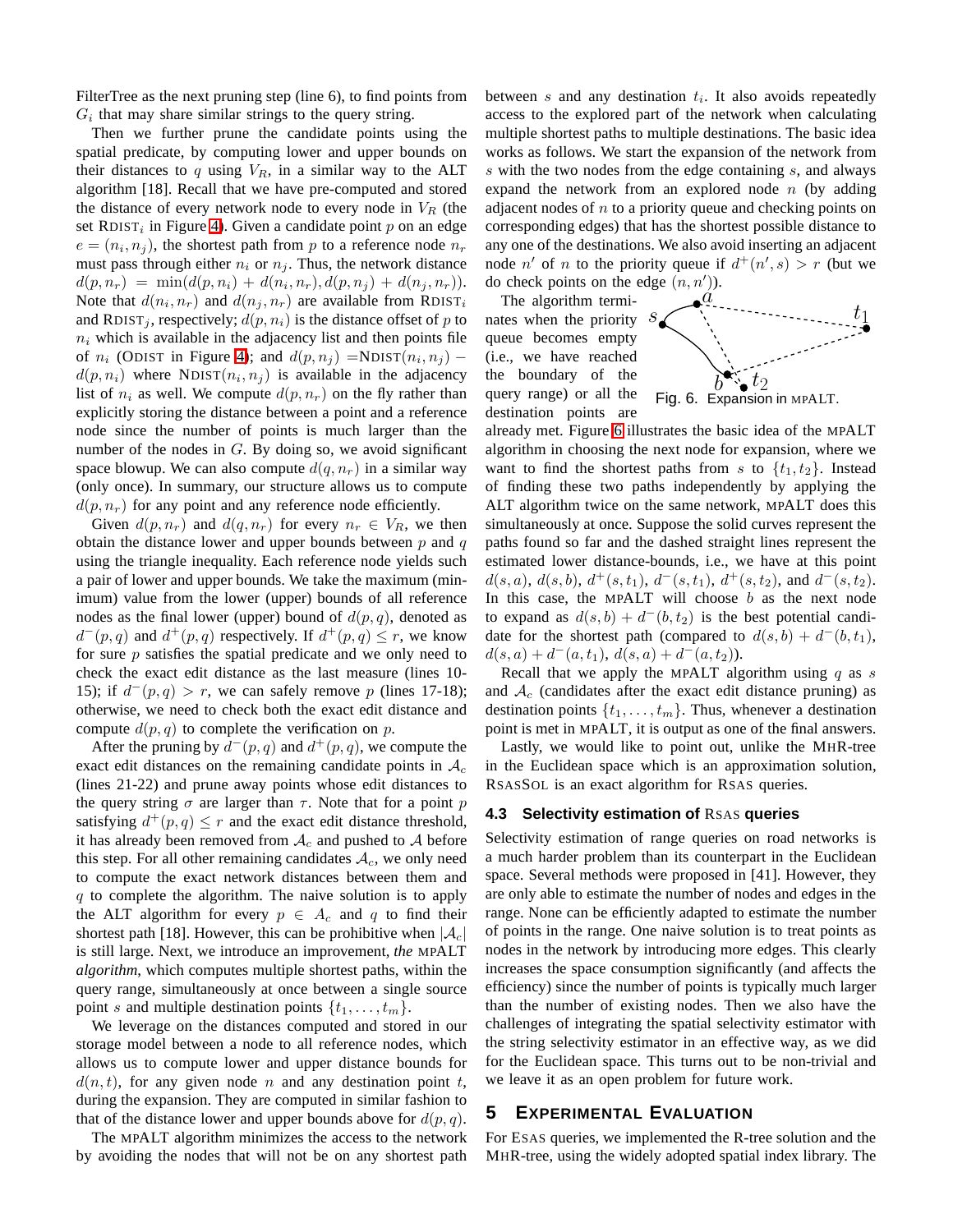adaptive R-tree algorithm for the ESAS selectivity estimator seamlessly works for both the R-tree and the MHR-tree. For RSAS queries, we implemented the Dijkstra solution and the RSASSOL method, based on the disk-based storage model and the Flamingo package (http://flamingo.ics.uci.edu/, for the FilterTree). The default page size is 4KB and the fill factor of all indexes is 0.7. All experiments were executed on a Linux machine with an Intel Xeon CPU at 2GHz and 2GB of memory. Note that by ignoring one search dimension completely, *string solutions* suffer the similar issues as the *spatial solutions*. We focus on using the *spatial solutions* as the baseline methods for comparison, since they are preferred in spatial databases than *string solutions* (as discussed in Section [1](#page--1-29) and Appendix D) and due to the space limitation.

**Datasets.** For ESAS queries, the real datasets were obtained from the open street map project. Each dataset contains the streets for a state in the USA. Each point has its longitude and latitude coordinates and several string attributes. We scale the points' coordinates into (0, 10000) in any dimension. We combine the state, county and town names for a point as its associated string. For our experiments, we have used the Texas (*TX*) and California (*CA*) datasets, since they are the largest few in size among different states. The *TX* dataset has 14 million points and the *CA* dataset has 12 million points. The real datasets are in two dimensions. To test the performance of our algorithms on different dimensions for ESAS queries, we use two synthetic datasets. In the *UN* dataset, points are distributed uniformly in the space and in the *RC* dataset, points are generated with random clusters in the space. For both the *UN* and the *RC* datasets, we assign strings from our real datasets randomly to the spatial points generated. The default size N of the dataset P is 2 million. For the *TX* and *CA* datasets, we randomly sample 2 million points to create the default datasets. For all datasets the average length of the strings is approximately 14.

To test RSAS queries, we use two real road network datasets, *NAN* and *CAN*, obtained from the *Digital Chart of the World Server*. In particular, *NAN* (*CAN*) captures the road network in North America (California), and contains 175,813 nodes and 179,179 edges (21,048 nodes and 21,693 edges). We obtain a large number of real locations with text information in North America (California) from the open street map project and assign strings into the road network based on their coordinates. In the default datasets, we randomly sample 2 million points and assign them into the *NAN* and *CAN* road networks.

**Setup.** The spatial range predicate r (a rectangle) in an ESAS query is generated by randomly selecting a center point  $c_r$ and a query area that is specified as a percentage of total space, denoted as  $\theta = \text{area of } r/\Theta(P)$ . To make sure that the query will return non-empty results, we select the query string as the associated string of the nearest neighbor of  $c_r$ from P. The default value for  $\theta$  is 3%. The default size of the signature is  $\ell = 50$  hash values (200 bytes). The spatial range predicate of an RSAS query is generated by choosing a point  $q$  on a randomly selected edge and the radius  $r$  is a network distance value. For RSAS queries, the default setup is  $r = 500$ . Similarly, the query string is the same to the associated string of the nearest neighbor of  $q$  from  $P$ . The default number of subgraphs is  $m = 100$  and the number of reference nodes is 4. For all query performance experiments we report averages over 100 randomly generated queries. In all cases, our experiments indicate that two-grams work the best. Hence, the default  $q$ -gram length is 2. In all cases, the default edit distance threshold is  $\tau = 2$  and the default  $N = |P|$  is 2,000,000. *TX* and *NAN* are the default dataset for ESAS and RSAS queries, respectively. For all experiments, unless otherwise specified, we varied the values of one specific parameter of interest in the  $x$ -axis, while using the default values for all other parameters.

## **5.1 The** ESAS **queries**

We first study the impact of the signature size on the performance of the MHR-tree. Figure [7](#page--1-30) summarizes the results using the *TX* dataset. The results from the *CA* dataset are similar. The first set of experiments investigates the construction cost of the two indexes. Since the MHR-tree has to store signatures in its nodes, it has a smaller fan-out and a larger number of nodes compared to the R-tree. This indicates that the MHRtree will need more space to store the nodes, and a higher construction cost to compute the signatures and write more nodes to the disk. This is confirmed by our experiments. Figure [7\(a\)](#page--1-31) indicates that the size of the MHR-tree increases almost linearly with the increase of the signature size. Similar trend holds for its construction cost as shown by Figure [7\(b\).](#page--1-32) Both of its size and construction cost are approximately  $\frac{\ell}{10}$  times more expensive than the R-tree. A larger  $\ell$  value leads to a higher overhead for the construction and storage of the MHR-tree, but it improves its query accuracy. Recall that the min-wise signature may underestimate the size of the intersection used for pruning in Lemma [2.](#page--1-12) This could result in pruning a subtree that contains some query results. Thus, an important measurement reflecting the accuracy of MHR-tree query results is the *recall*, the percentage of actual correct answers returned. Let  $A_x$  be the result returned by the MHRtree for an ESAS query, then the recall for this query is simply  $\frac{|A_x|}{|A|}$ . Note that  $A_x$  will always be a subset of the correct result  $A$ , as the MHR-tree will never produce any false positives (all points that pass the threshold test will be finally pruned by their exact edit distances to the query string). In other words, its precision is always 1. Figure  $7(c)$  shows the recall of the MHR-tree using various signature sizes. Not surprisingly, larger signatures lead to better accuracy. When  $\ell = 50$  recall reaches about 80%. Finally, the query cost of the MHR-tree, for various signature sizes, is always significantly lower than the cost of the R-tree, as shown in Figure [7\(d\).](#page--1-34) Its query cost does increase with a larger signature, however, the pace of this increment is rather slow. This means that we can actually use larger signatures to improve the query accuracy without increasing the query cost by much. However, this does introduce more storage overhead and construction cost. Hence, for our experiments, the default is  $\ell = 50$ .

Note that linear hashing is very cheap to compute in today's CPU. Hence, when comparing query performance in R-trees and MHR-trees, the IO cost dominates and is already a very good indicator of the overall query performance. As a result,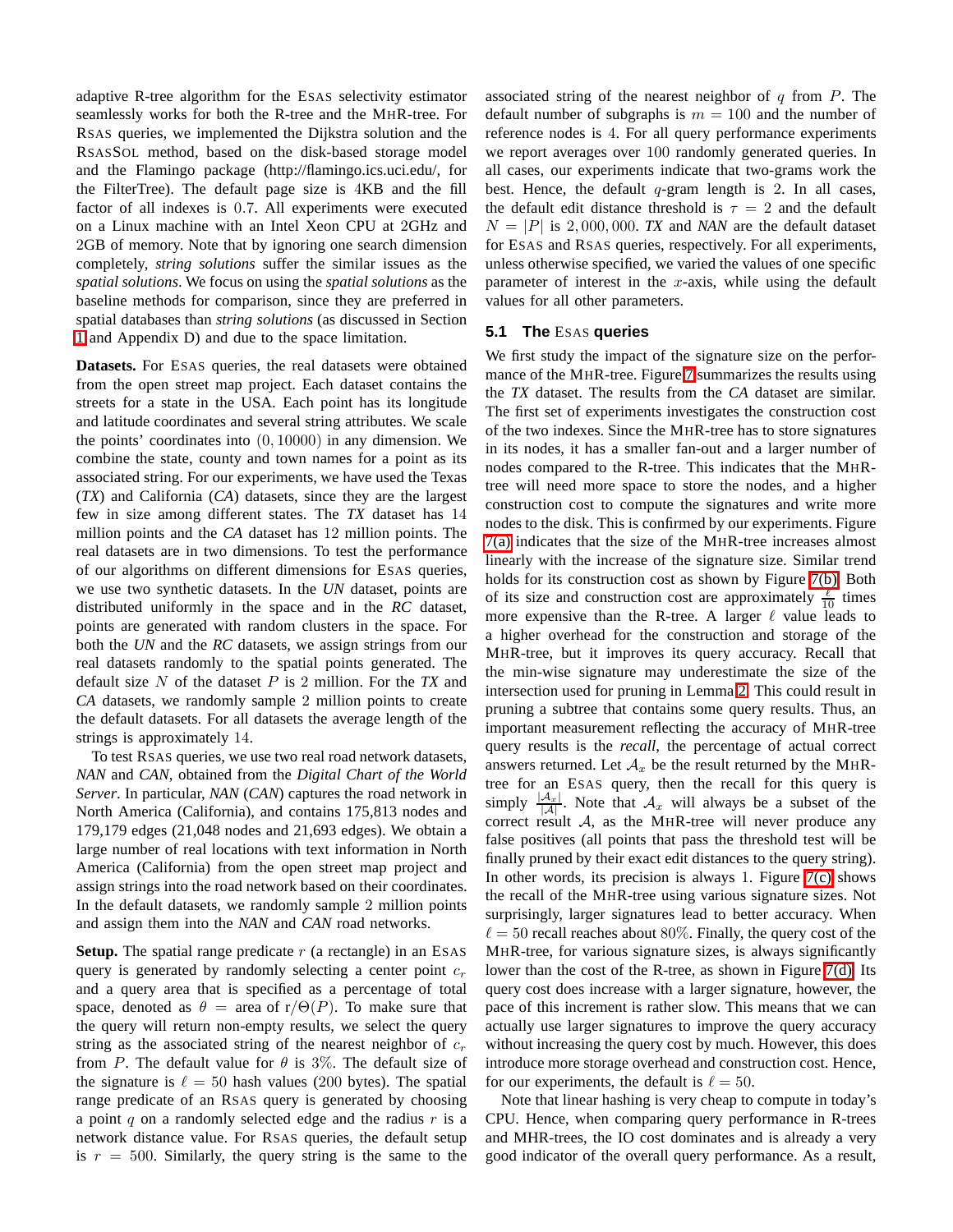



Fig. 8. Query performance,  $\ell = 50$ .

we have omitted the running time comparison for queries because of the space limit.

Using the default signature size of  $\ell = 50$ , we further investigate the improvement in query performance of MHRtree compared to the R-tree. The results are summarized by Figure [8.](#page--1-35) Figure [8\(a\)](#page--1-36) shows the average number of IOs for various query area sizes, θ, from 1% to 20%, using the *TX* dataset. Clearly, R-tree becomes more and more expensive compared to the MHR-tree when the query area increases. For example, when  $\theta = 10\%$ , R-tree is 20 times more expensive in terms of IO compared to MHR-tree, and this gap enlarges to more than one order of magnitude for larger area sizes. This is due to the fact that the cost of range queries for the R-tree is proportional to the query area. On the other hand, the cost of the MHR-tree increases rather slowly due to the additional pruning power provided by the string predicate.

Next, we study the effect of the edit distance threshold, for query area  $\theta = 3\%$ . For  $\tau = 1, 2, 3$ , the MHR-tree always significantly outperforms the R-tree in Figure [8\(b\).](#page--1-37) Of course, when  $\tau$  keeps increasing, the R-tree cost remains constant, while the MHR-tree cost increases. Hence, for large  $\tau$  values, R-tree will be a better choice. Nevertheless, most approximate string queries return interesting results only for small  $\tau$  values.

The next experiment, Figure [8\(c\),](#page--1-38) studies the scalability of the MHR-tree by varying the data size N. Using the *TX* dataset,  $N$  ranges from 1 to 10 million. The MHR-tree scales much better w.r.t.  $N$ . The IO difference between the MHR-tree and R-tree enlarges quickly for larger datasets. For example, Figure [8\(c\)](#page--1-38) shows that when N reaches 10 million, the IO cost for a query with  $\tau = 2, \theta = 3\%$  for the MHR-tree is more than 10 times smaller than the cost of the R-tree. Similar results were observed for the *CA* dataset when we vary  $\theta$ ,  $\tau$  and *N*.

We study the scalability of the two indexes for higher dimensions. Using the default *UN* and *RC* datasets, for  $d = 3, 4, 5, 6$ . Figure [8\(d\)](#page--1-39) shows that the MHR-tree always outperforms the R-tree in all dimensions and also enjoys better scalability w.r.t. the dimensionality of the dataset, i.e., the MHR-tree outperforms the R-tree by larger margins in higher



dimensions. For all these experiments, with  $\ell = 50$ , the recall of the MHR-tree stays between 70% to 80%.

Finally, the relationship between the size of the MHR-tree and its construction cost with respect to that of the R-tree is roughly a constant, as we vary N and d. For  $\ell = 50$ , they are roughly 5 times the respective cost of the R-tree.

#### **5.2 Selectivity estimation of** ESAS **queries**

This section presents the experimental evaluation of our selectivity estimator for ESAS queries. We have implemented both the greedy algorithm and the adaptive R-tree algorithm. The adaptive algorithm is much cheaper and works almost as well in practice. Thus, we only report the results for the adaptive algorithm. We refer to the estimator built by the R-tree based adaptive algorithm as the *adaptive estimator*. An important measure that is commonly used when measuring the accuracy of a selectivity estimator is its *relative error*  $\lambda$ . Specifically, for an ESAS query  $Q$ , let its correct answer be  $A$ , and the number of results estimated by a selectivity estimator be  $\xi$ , then  $\lambda =$  $\frac{|\xi-|A|}{|A|}$ . Lastly, k denotes the number of buckets that the selectivity estimator is allowed to use.

Our first experiment is to study the relationship between  $k$ and  $\lambda$ . Intuitively, more buckets should lead to better accuracy. This is confirmed by the results in Figure [9](#page--1-40) when we vary the number of buckets from 100 to 1500, on both the *CA* and *TX* datasets. Note that our adaptive algorithm works for any R-tree based index. Hence, in this experiment, we have tested it on both the R-tree and the MHR-tree. Clearly, when more buckets were used, the accuracy of the adaptive estimator improves. On the *CA* dataset,  $\lambda$  improves from above 0.5 to below 0.1 when k changes from 100 to 1500 (Figure [9\(a\)\)](#page--1-41). On the *TX* dataset,  $\lambda$  improves from above 1.2 to 0.6 for the same setting (Figure [9\(b\)\)](#page--1-42). The results also reflect that our algorithm is almost independent of the underlying R-tree variant, i.e., the results from the R-tree and the MHR-tree are similar. More importantly, these results reveal that the adaptive estimator achieves very good accuracy on both datasets when a small number of buckets is used, say  $k = 1000$  on 2 million points.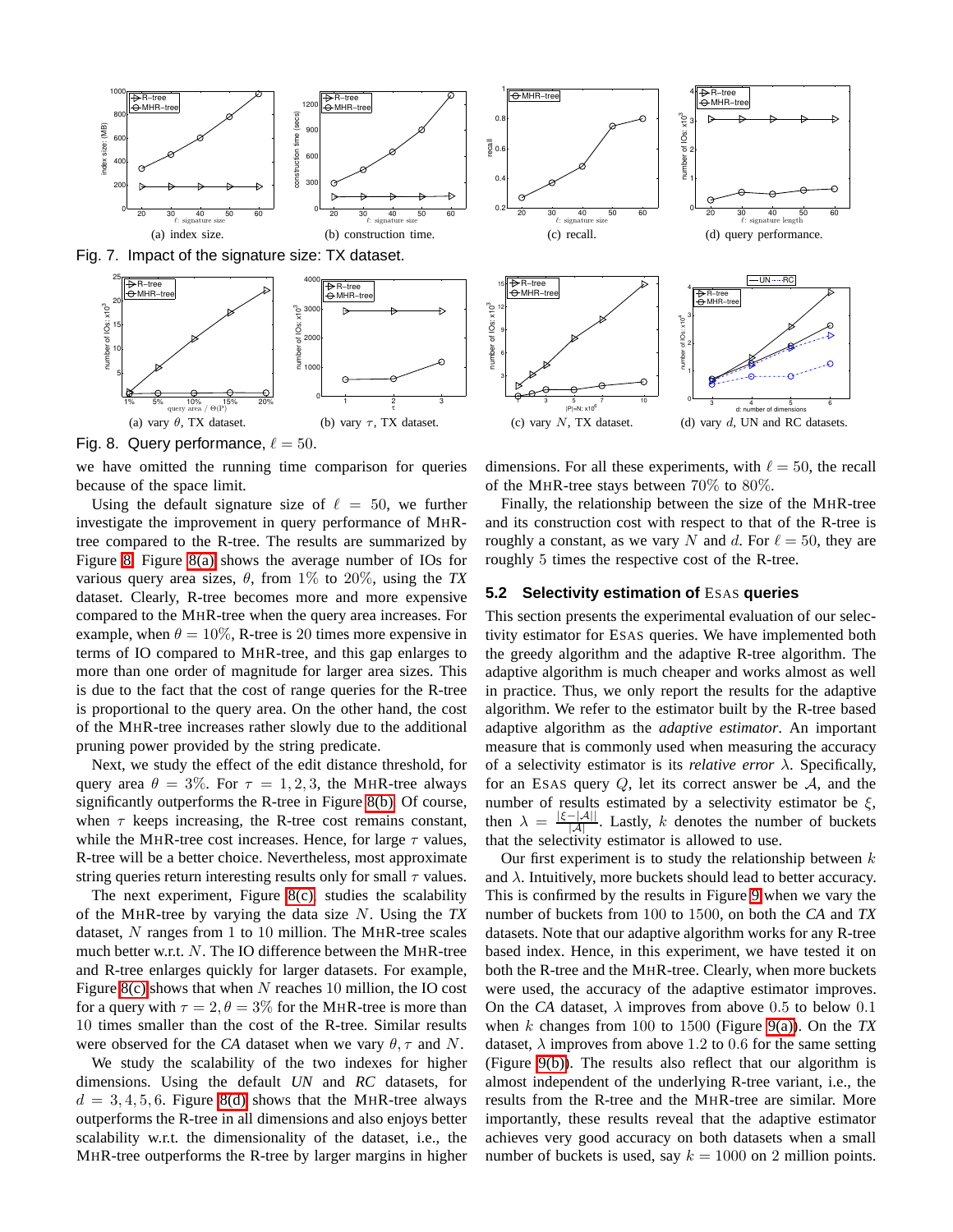



Fig. 9. Errors of the adaptive estimator for ESAS queries.

Specifically, when  $k = 1000$ , on the R-tree index, the adaptive estimator has approximately only 0.1 relative error on the *CA* dataset (Figure [9\(a\)\)](#page--1-41) and approximately 0.6 relative error on the *TX* dataset. The higher  $\lambda$  value from the *TX* dataset is mainly due to the larger errors produced by *VSol* on strings in the *TX* dataset. Note that accurate selectivity estimation for approximate string search is a challenging problem in itself. For example, when being used as a stand-alone estimator, *VSol* on average has a relative error between 0.3 to 0.9, depending on the dataset used, as has been shown in [33]. Thus, relatively speaking, our algorithm by combining the insights from both the spatial and string distributions, works very well in practice.

Since the adaptive estimator has a slightly better accuracy on the R-tree, in the sequel, we concentrate on the results from the R-tree; the results from the MHR-tree are very similar.

The higher accuracy delivered by using a larger number of buckets comes at the expense of space overhead and higher construction costs. Figure [10](#page--1-43) investigates these issues in detail. Not surprisingly, the size of the selectivity estimator increases with more buckets, as shown in Figure [10\(a\).](#page--1-44) Since the *VSol* of each bucket b has to maintain the min-wise signatures of all distinct  $q$ -grams of the strings contained in b and each minwise signature has a constant size, the size of each bucket  $b$ entirely depends on the distinct number of  $q$ -grams it contains (denoted as  $g<sub>b</sub>$ ). It is important to understand that the length of the inverted list for every  $q$ -gram does not affect the size of each bucket, as the list is not explicitly stored. When more buckets are used, the sum of  $q<sub>b</sub>$ s over all buckets increases. This value will increase drastically when a large number of buckets is used, indicated by the point  $k = 1500$  in Figure [10\(a\).](#page--1-44) However, even in that case, due to the constant size for the min-wise signatures, the overall size of the adaptive estimator is still rather small, below 25 MB for the CA and TX datasets for 2 million points. When  $k = 1000$ , the size of the adaptive estimator is about 6 MB for both datasets. On the other hand, the construction cost of the adaptive estimator is almost linear to the number of buckets  $k$  as shown in Figure

Fig. 10. Size, construction cost of the adaptive estimator.

(b) construction time.

[10\(b\).](#page--1-45) Note that the construction cost is a one time expense.

The small number of buckets and small size of the adaptive estimator indicates that it can be easily stored in memory for selectivity estimations. Thus, using it for selectivity estimation incurs much less cost than executing the query itself on diskbased datasets. We omitted these comparisons for brevity.

We further investigate the accuracy of the adaptive estimator when varying other parameters. Given the results from Figures [9](#page--1-40) and [10,](#page--1-43) we set the default number of buckets to 1000. The results are reported in Figure [11.](#page--1-46) These results indicate that the adaptive estimator provides very good accuracy in a large number of different settings. In general, the adaptive estimator gives better accuracy in the *CA* dataset compared to the *TX* dataset. The estimation, with a fixed number of buckets, is more accurate for smaller query ranges (Figure [11\(a\)\)](#page--1-31), smaller edit distance thresholds (Figure [11\(b\)\)](#page--1-47), smaller datasets (Figure [11\(c\)\)](#page--1-48), and lower dimensions (Figure [11\(d\)\)](#page--1-49).

## **5.3 The** RSAS **queries**

(a) size.

We study the effectiveness of the RSASSOL algorithm for RSAS queries in this section. Firstly, we investigate the effect of the selection and the number of reference nodes, and the number of subgraphs built by the *RPar* algorithm, in the preprocessing step, to the RSASSOL algorithm.

The impacts of reference nodes selection on the query performance come in two folds. First, different selection strategy will end up in selecting different reference nodes. Inspired by the results shown in [18] and our own observations, the *optimized planar* algorithm from [18] is always the best strategy, given the same number of reference nodes. Second, the number of reference nodes is also critical. Clearly, the construction time and space overhead of having more reference nodes expect to increase linearly with  $|V_R|$  (since each node n has to compute and store  $d(n, n_r)$  for every  $n_r \in V_R$ ). This is exactly what we have observed in our experiments and these results were omitted for brevity. On the other hand, having more reference nodes, the lower and upper distancebounds tend to be tighter, leading to better pruning. But,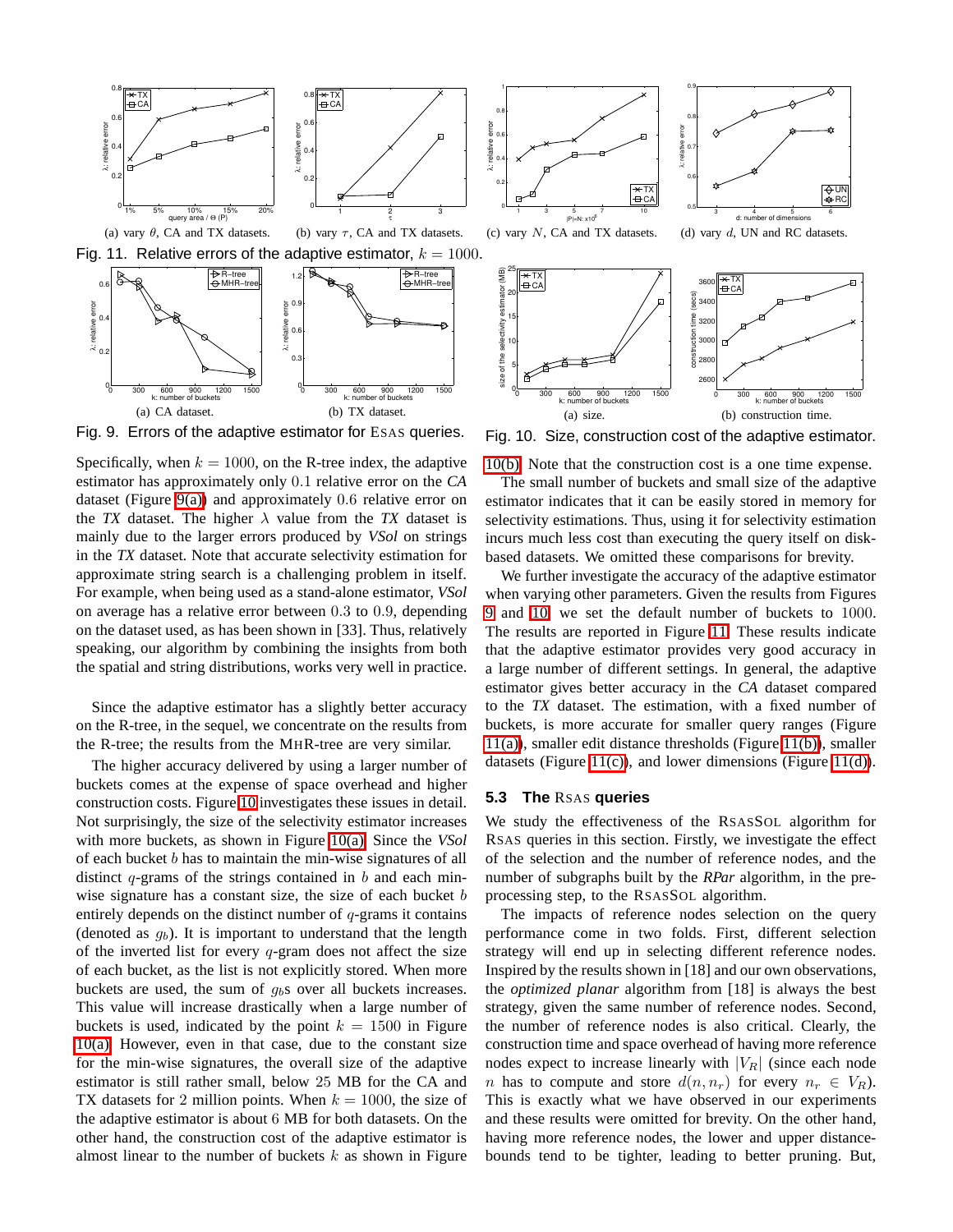

more reference nodes also lead to higher computation costs to calculate the lower and upper distance-bounds during query processing. Therefore, we expect to see a sweet point of the overall running time when we vary  $|V_R|$ . Figure [12](#page--1-50) shows exactly this trend using the average running time of 100 queries. It shows that 4 reference nodes provide the best running time for both the *NAN* and *CAN* datasets. Thus, we use  $|V_R| = 4$  across the board.

Next, we study the effect of  $m$ , number of subgraphs, on the running time of RSASSOL (using the average of 100 queries). Figure [13](#page--1-51) shows that, when  $m \le 100$ , the running time decreases with more subgraphs. The reason is that more subgraphs can refine the intersection area with a query range, which avoids unnecessary string retrievals. However, having more and more subgraphs also means more access to smaller FilterTrees, which introduces query-overhead when searching for approximate strings. Eventually, such overheads dominate over the benefit of pruning more areas using more and smaller subgraphs. Hence, the query cost increases when  $m > 100$  in Figure [13.](#page--1-51) For both *NAN* and *CAN* datasets,  $m = 100$  achieves a good balance, which justifies our choice of the default value for m. *RPar* is very efficient for partitioning nodes into these subgraphs, and it is a one-time pre-processing cost. Hence, we omitted these results due to the space limitation.

Next, we study the query performance of RSASSOL compared against the baseline method, the *Dijkstra* solution, in Figure [14.](#page--1-46) The default dataset is *NAN* with 2 million points, since it has more nodes and edges.

Figure [14\(a\)](#page--1-31) shows the average running time when  $r$  varies from 125 to 2000. Clearly, RSASSOL outperforms Dijkstra, especially for larger query ranges; and the gap between the two widens when  $r$  increases. This is due to the fact that the cost of the Dijkstra solution is strictly proportional to the query range. On the other hand, the cost of the RSASSOL algorithm increases rather slowly because of the combined spatial and string-based pruning power. For example, when  $r = 500$ , Dijkstra is 10 times more expensive than RSASSOL; and this gap enlarges to more than one order of magnitude for larger ranges. In the follows, the default value of  $r$  is 500.



Fig. 15. Space of RSASSOL. Fig. 16. Steps in RSASSOL.

Figure [14\(b\)](#page--1-47) shows the effect of different  $\tau$  values for  $\tau = 1, 2, 3$ . RSASSOL has always outperformed the Dijkstra solution. The next experiment, shown in Figure [14\(c\),](#page--1-48) investigates the scalability of both algorithms by varying the size of the dataset P on the road network, where  $N = |P|$ changes from 200, 000 to 2, 000, 000. Clearly, RSASSOL has much better scalability compared to the Dijkstra solution. For example, when  $N$  reaches 2 million, RSASSOL is 10 times faster than the Dijkstra solution.

Next, we tested their performance on the *CAN* dataset as well. The trends are very similar. Figure [14\(d\)](#page--1-49) compares the average running time of one query for RSASSOL and Dijkstra on *CAN* and *NAN*, side-by-side, using default values for  $r$ ,  $\tau$ , and N. RSASSOL outperforms Dijkstra by 10 to 15 times.

Figure [15](#page--1-52) shows the space usage of RSASSOL compared against the *Dijkstra* solution, using the *NAN* dataset. Both of them introduce a space consumption that is linear to input datasets. RSASSOL has a higher space consumption since it additionally utilizes the FilterTrees to accelerate the approximate string matching and stores the distances from the nodes to the reference nodes (e.g.  $RDIST_i$ ) for the third step pruning. Nevertheless, these overhead are still linear to the input datasets in the worst case. That said, the size of our storage structure for RSASSOL is less than 2.5 times of the space consumption for the *Dijkstra* solution (which has almost no space overhead) in the worst case when we have increased the number of points on the road network from 200,000 points to 2 million points.

Lastly, we demonstrate the effectiveness of different prunings used in RSASSOL in Figure [16.](#page--1-53) In particular, we show the pruning power of steps 2 and 3, namely the FilterTrees and the lower and upper distance bounds, on the datasets *CAN* and *NAN*. In Figure [16,](#page--1-53) RSASSOL-1345, RSASSOL-1245, and RSASSOL-145 stand for the RSASSOL solution without the pruning of step 2, or without step 3, or without both of steps 2 and 3, respectively. On both datasets, the step 2 is very effective, which prunes away most of the candidates. On *CAN*, step 3 prunes away about 30% candidates. However, step 3 has little pruning power on *NAN*. These results show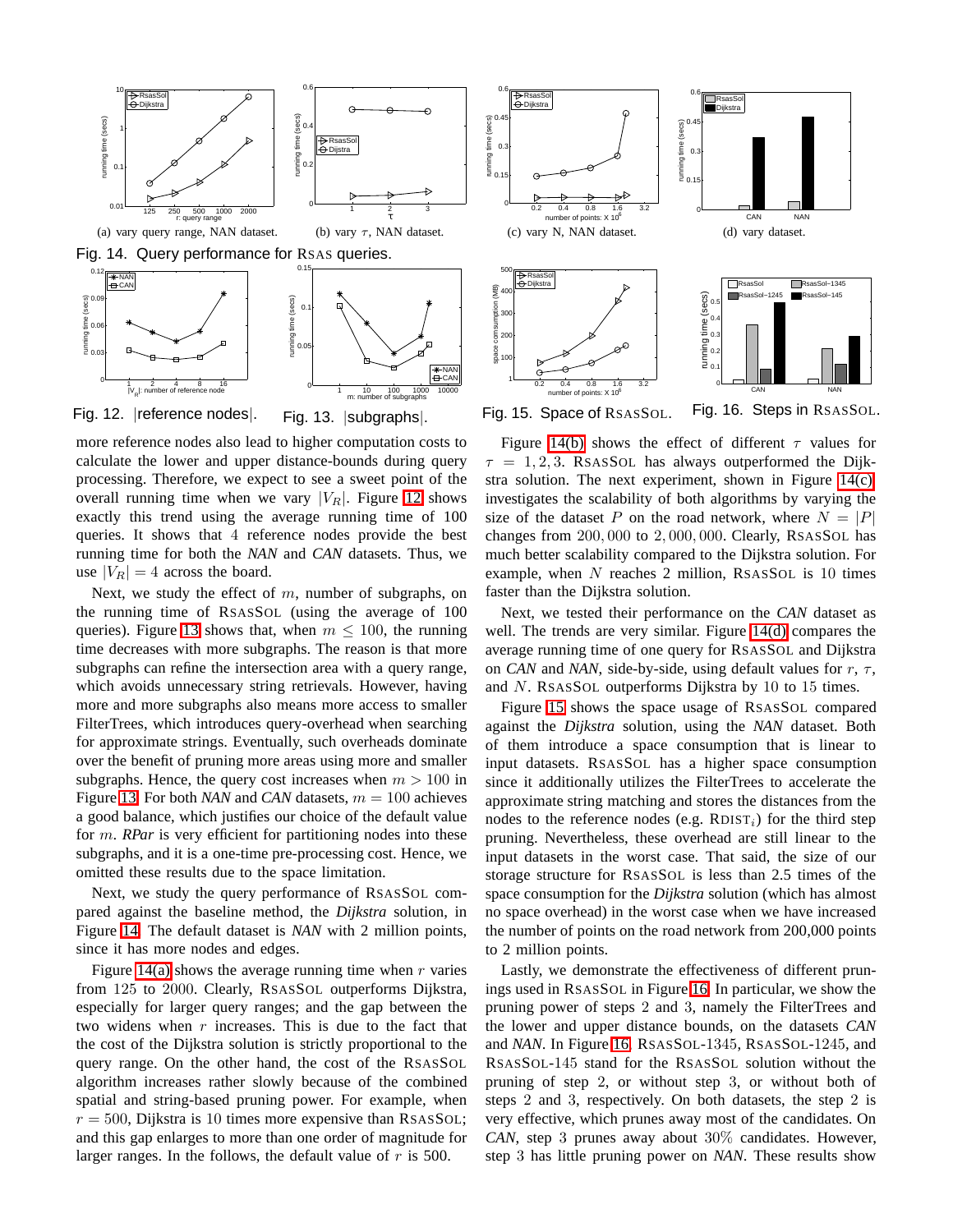that combining these different prunings seamlessly into one solution (i.e., the RSAS solution) is effective and necessary.

## **6 RELATED WORK**

The IR<sup>2</sup>-tree was proposed in [17] to perform exact keyword search with  $kNN$  queries in spatial databases. The IR<sup>2</sup>-tree cannot support spatial approximate string searches, neither their selectivity estimation was addressed therein. Authors in [45], [46] study the m-closest keywords query in Euclidean space, where the proposed bR<sup>∗</sup>-tree cannot handle the approximate string search neither. Two other relevant studies appear in [7], [13] where ranking queries that combine both the spatial and text relevance to the query object were investigated.

Another related work appears in [2] where the LBAKtree was proposed to answer location-based approximatekeyword queries which are similar to our definition of spatial approximate string queries in the Euclidean space. The basic idea in the LBAK-tree is to augment a tree-based spatial index (such as an R-tree) with  $q$ -grams of subtree nodes to support edit-distance based approximate string/keyword searches. The LBAK-tree was proposed after our study on SAS queries in the Euclidean space [44] (the conference version of this work), and it has been compared against the MHR-tree in [2]. Their results have shown that the LBAK-tree has achieved better query time than the MHR-tree, but using more space. Note that the LBAK-tree returns exact answers for the ESAS queries, and the MHR-tree returns approximate answers. We did not compare to the LBAK-tree with the MHR-tree in this work since detailed comparison of the two was already available in [2]. That said, for ESAS queries, the LBAK-tree should be adopted when exact answers are required; when space consumption must be small and approximate solutions are acceptable, the MHR-tree is the candidate.

To the best of our knowledge, RSAS queries and selectivity estimation of SAS queries have not been explored before.

Approximate string search alone has been extensively studied in the literature [3], [8], [9], [11], [19], [27], [30], [32], [36], [40], [42], [43]. These works generally assume a similarity function to quantify the closeness between two strings. There are a variety of these functions such as edit distance and Jaccard. Many approaches leverage the concept of  $q$ -grams. Our main pruning lemma is based upon a direct extension of q-gram based pruning for edit distance that has been used extensively in the field [19], [40], [42]. Improvements to the  $q$ -grams based pruning has also been proposed, such as  $v$ grams [43], where instead of having a fixed length for all grams variable length grams were introduced, or the two-level q-gram inverted index [26].

Note that in the literature "approximate string matching" also refers to the problem of finding a pattern string approximately in a text, which is the problem surveyed in Navarro's paper [34] in 2001. The problem in our paper is different: we want to search in a collection (unordered set) of strings to find those similar to a single query string ("selection query"). We used "approximate string search" to refer to our problem, see an excellent tutorial on this topic  $[22]$ ;  $q$ -grams based solution for the edit-distance metric has become the norm, see [3], [9], [11], [27], [28], [30], [32], [36], [43] and references therein. The state-of-the-art in [30], [32] have conclusively shown that the q-grams based solution is the best method for the editdistance based metric.

The  $q$ -grams based solution for edit-distance is also especially effective for the relatively short strings [30], which is the case for our problem (e.g. a large set of geo-tags rather than a long text document). That said, applying other metrics and/or other approximate string matching methods is definitely an interesting open problem to investigate.

Another well-explored topic is the selectivity estimation of approximate string queries [10], [23], [24], [28], [29], [33]. Most of them use the edit distance metric and  $q$ -grams to estimate selectivity. Other work uses clustering [25]. Our selectivity estimation builds on the *VSol* estimator proposed in [33]. Finally, special treatment was provided for selectivity of approximate string queries with small edit distance [28] and substring selectivity estimation was examined in [23], [29].

Our effort for selectivity estimation in ESAS queries is also related to selectivity estimation for spatial range queries [1], [20]. Typically, histograms and partitioning based methods are used. Our approach is based on similar principles but we also take into account the string information and integrate the spatial partitioning with the knowledge of string distribution. We did not address the selectivity estimation of RSAS queries. As discussed in Section [4.3,](#page--1-54) Selectivity estimation of range queries on road networks is a much harder problem than its counterpart in the Euclidean space. Several methods for selectivity estimation for range queries on road networks were proposed in [41]. However, they are only able to estimate the number of nodes and edges in the range (not the number of points residing on the network in the range). How to extend these techniques for points and combine them with string predicates presents interesting challenges for future work.

## **7 CONCLUSION**

This paper presents a comprehensive study for spatial approximate string queries in both the Euclidean space and road networks. We use the edit distance as the similarity measurement for the string predicate and focus on the range queries as the spatial predicate. We also address the problem of query selectivity estimation for queries in the Euclidean space. Future work include examining spatial approximate sub-string queries, designing methods that are more update-friendly, and solving the selectivity estimation problem for RSAS queries.

## **REFERENCES**

- [1] S. Acharya, V. Poosala, and S. Ramaswamy. Selectivity estimation in spatial databases. In *SIGMOD*, pages 13–24, 1999.
- [2] S. Alsubaiee, A. Behm, and C. Li. Supporting location-based approximate-keyword queries. In *GIS*, pages 61–70, 2010.
- [3] A. Arasu, S. Chaudhuri, K. Ganjam, and R. Kaushik. Incorporating string transformations in record matching. In *SIGMOD*, pages 1231– 1234, 2008.
- [4] A. Arasu, V. Ganti, and R. Kaushik. Efficient exact set-similarity joins. In *VLDB*, pages 918–929, 2006.
- [5] N. Beckmann, H. P. Kriegel, R. Schneider, and B. Seeger. The R∗ tree: an efficient and robust access method for points and rectangles. In *SIGMOD*, pages 322–331, 1990.
- [6] A. Z. Broder, M. Charikar, A. M. Frieze, and M. Mitzenmacher. Minwise independent permutations (extended abstract). In *STOC*, pages 327–336, 1998.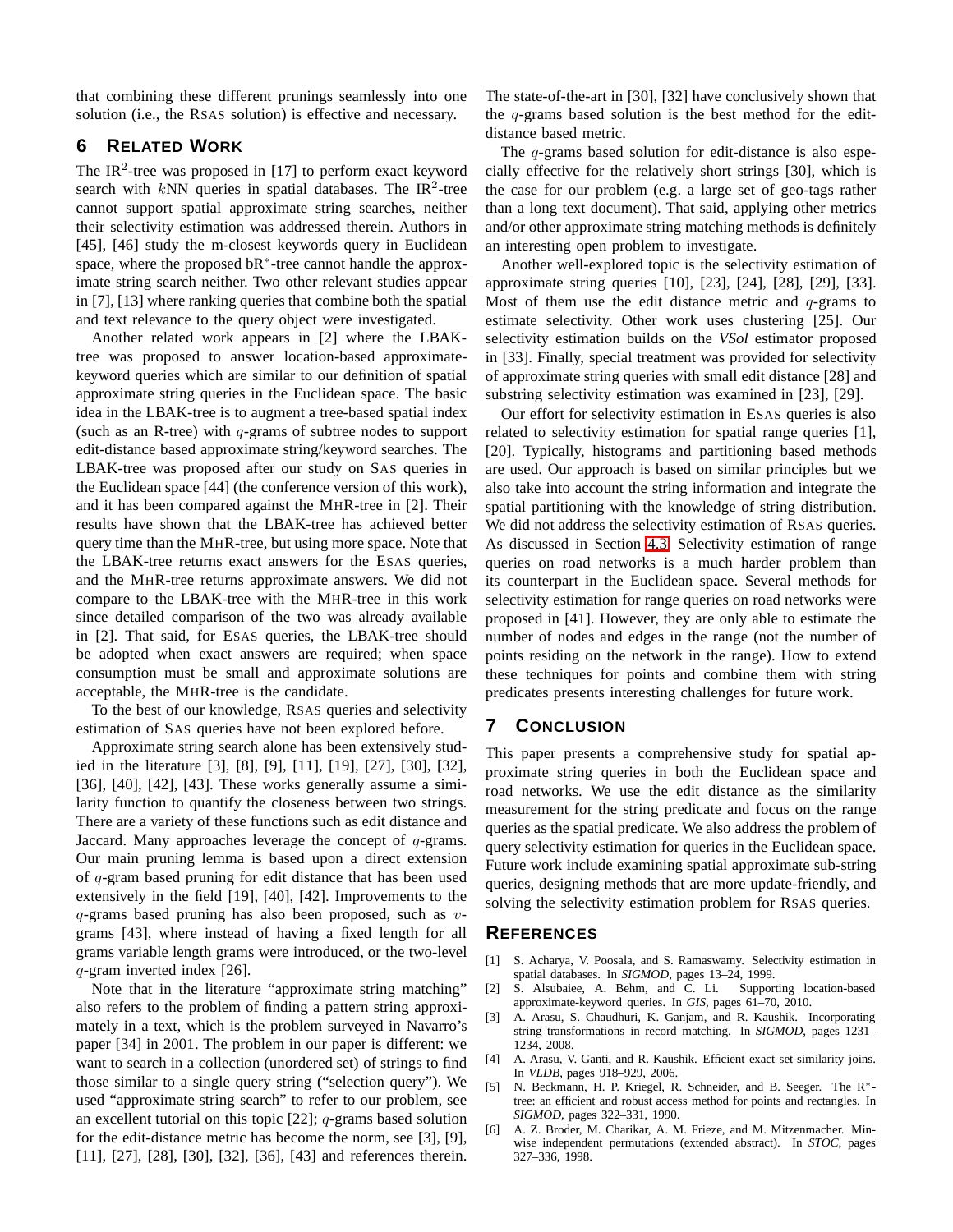- [7] X. Cao, G. Cong, and C. S. Jensen. Retrieving top-k prestige-based relevant spatial web objects. *Proc. VLDB Endow.*, 3:373–384, 2010.
- [8] K. Chakrabarti, S. Chaudhuri, V. Ganti, and D. Xin. An efficient filter for approximate membership checking. In *SIGMOD*, pages 805–818, 2008.
- [9] S. Chaudhuri, K. Ganjam, V. Ganti, and R. Motwani. Robust and efficient fuzzy match for online data cleaning. In *SIGMOD*, pages 313– 324, 2003.
- [10] S. Chaudhuri, V. Ganti, and L. Gravano. Selectivity estimation for string predicates: Overcoming the underestimation problem. In *ICDE*, pages 227–238, 2004.
- [11] S. Chaudhuri, V. Ganti, and R. Kaushik. A primitive operator for similarity joins in data cleaning. In *ICDE*, pages 5–16, 2006.
- [12] E. Cohen. Size-estimation framework with applications to transitive closure and reachability. *Journal of Computer and System Sciences*, 55(3):441–453, 1997.
- [13] G. Cong, C. S. Jensen, and D. Wu. Efficient retrieval of the top-k most relevant spatial web objects. *PVLDB*, 2(1):337–348, 2009.
- [14] E. D. Demaine, D. Emanuel, A. Fiat, and N. Immorlica. Correlation clustering in general weighted graphs. *Theoretical Computer Science*, 361(2):172–187, 2006.
- [15] C. Ding and X. He. Cluster merging and splitting in hierarchical clustering algorithms. In *ICDM*, pages 139–146, 2002.
- [16] M. Erwig and F. Hagen. The graph voronoi diagram with applications. *Networks*, 36:156–163, 2000.
- [17] I. D. Felipe, V. Hristidis, and N. Rishe. Keyword search on spatial databases. In *ICDE*, pages 656–665, 2008.
- [18] A. V. Goldberg and C. Harrelson. Computing the shortest path: A<sup>\*</sup> search meets graph theory. In *SODA*, pages 156–165, 2005.
- [19] L. Gravano, P. G. Ipeirotis, H. V. Jagadish, N. Koudas, S. Muthukrishnan, and D. Srivastava. Approximate string joins in a database (almost) for free. In *VLDB*, pages 491–500, 2001.
- [20] D. Gunopulos, G. Kollios, J. Tsotras, and C. Domeniconi. Selectivity estimators for multidimensional range queries over real attributes. *The VLDB Journal*, 14(2):137–154, 2005.
- [21] A. Guttman. R-trees: a dynamic index structure for spatial searching. In *SIGMOD*, pages 47–57, 1984.
- [22] M. Hadjieleftheriou and C. Li. Efficient approximate search on string collections. *PVLDB*, 2(2):1660–1661, 2009.
- [23] H. V. Jagadish, R. T. Ng, and D. Srivastava. Substring selectivity estimation. In *PODS*, pages 249–260, 1999.
- [24] L. Jin and C. Li. Selectivity estimation for fuzzy string predicates in large data sets. In *VLDB*, pages 397–408, 2005.
- [25] L. Jin, C. Li, and R. Vernica. Sepia: estimating selectivities of approximate string predicates in large databases. *The VLDB Journal*, 17(5):1213–1229, 2008.
- [26] M.-S. Kim, K.-Y. Whang, J.-G. Lee, and M.-J. Lee. n-gram/2l: a space and time efficient two-level n-gram inverted index structure. In *VLDB*, pages 325–336, 2005.
- [27] N. Koudas, A. Marathe, and D. Srivastava. Flexible string matching against large databases in practice. In *VLDB*, pages 1078–1086, 2004.
- [28] H. Lee, R. T. Ng, and K. Shim. Extending q-grams to estimate selectivity of string matching with low edit distance. In *VLDB*, pages 195–206, 2007.
- [29] H. Lee, R. T. Ng, and K. Shim. Approximate substring selectivity estimation. In *EDBT*, pages 827–838, 2009.
- [30] C. Li, J. Lu, and Y. Lu. Efficient merging and filtering algorithms for approximate string searches. In *ICDE*, pages 257–266, 2008.
- [31] F. Li, B. Yao, M. Tang, and M. Hadjieleftheriou. Spatial approximate string search. Technical report, School of Computing, University of Utah, 2011. [http://www.cs.utah.edu/](http://www.cs.utah.edu/~lifeifei/papers/sas.pdf)∼lifeifei/papers/sas.pdf.
- [32] G. Li, J. Feng, and C. Li. Supporting search-as-you-type using sql in databases. *TKDE*, To Appear, 2011.
- [33] A. Mazeika, M. H. Böhlen, N. Koudas, and D. Srivastava. Estimating the selectivity of approximate string queries. *ACM TODS*, 32(2):12–52, 2007.
- [34] G. Navarro. A guided tour to approximate string matching. *ACM Comput. Surv.*, 33:31–88, 2001.
- [35] D. Papadias, J. Zhang, N. Mamoulis, and Y. Tao. Query processing in spatial network databases. In *VLDB*, pages 802–813, 2003.
- [36] S. Sahinalp, M. Tasan, J. Macker, and Z. Ozsoyoglu. Distance based indexing for string proximity search. In *ICDE*, pages 125–136, 2003.
- [37] J. Sankaranarayanan and H. Samet. Distance oracles for spatial networks. In *ICDE*, pages 652–663, 2009.
- [38] J. Sankaranarayanan, H. Samet, and H. Alborzi. Path oracles for spatial networks. *PVLDB*, 2:1210–1221, 2009.
- [39] S. Shekhar and D. ren Liu. Ccam: A connectivity-clustered access method for networks and network computations. *IEEE Transactions on Knowledge and Data Engineering*, 9:410–419, 1997.
- [40] E. Sutinen and J. Tarhio. On using q-gram locations in approximate string matching. In *ESA*, pages 327–340, 1995.
- [41] E. Tiakas, A. N. Papadopoulos, A. Nanopoulos, and Y. Manolopoulos. Node and edge selectivity estimation for range queries in spatial networks. *Inf. Syst.*, 34:328–352, 2009.
- [42] E. Ukkonen. Approximate string-matching with q-grams and maximal matches. *Theor. Comput. Sci.*, 92(1):191–211, 1992.
- [43] X. Yang, B. Wang, and C. Li. Cost-based variable-length-gram selection for string collections to support approximate queries efficiently. In *SIGMOD*, pages 353–364, 2008.
- [44] B. Yao, F. Li, M. Hadjieleftheriou, and K. Hou. Approximate string search in spatial databases. In *ICDE*, pages 545 – 556, 2010.
- [45] D. Zhang, Y. M. Chee, A. Mondal, A. K. H. Tung, and M. Kitsuregawa. Keyword search in spatial databases: Towards searching by document. In *ICDE*, pages 688–699, 2009.
- [46] D. Zhang, B. C. Ooi, and A. Tung. Locating mapped resources in web 2.0. In *ICDE*, pages 521–532, 2010.



PLACE PHOTO HERE

**Feifei Li** received the BS degree in computer engineering from the Nanyang Technological University in 2002 and the PhD degree in computer science from the Boston University in 2007. He was an assistant professor in the Computer Science Department, Florida State University between 2007 and 2011. Since Aug 2011, He has been an assistant professor in the School of Computing, University of Utah. His research interests include databases, data management, and big data analytics.

**Bin Yao** received the BS degree and the MS degree in computer science from the South China University of Technology in 2003 and 2007, and the PhD degree in computer science from the Florida State University in 2011. He has been an assistant professor in the Department of Computer Science and Engineering, Shanghai Jiao Tong University since 2011. His research interestes are management and indexing of large databases, and scalable data analytics.



**Mingwang Tang** received the BS degree and the MS degree in computer science from the Sichuan University in 2006 and 2009 respectively. He was a PhD student in the Computer Science Department, Florida State University from Sep 2009 to Aug 2011. After that, he has been a PhD student in School of Computing, University of Utah, since Sep 2011. His research interests include query processing, query optimization, and data analytics for large data.



**Marios Hadjieleftheriou** received the electrical and computer engineering diploma in 1998 from the National Technical University of Athens, Greece, and the PhD degree in computer science from the University of California, Riverside, in 2004. He has worked as a research associate at Boston University. Currently, he is working for AT&T Labs Research. His research interests are in the areas of databases and data management in general.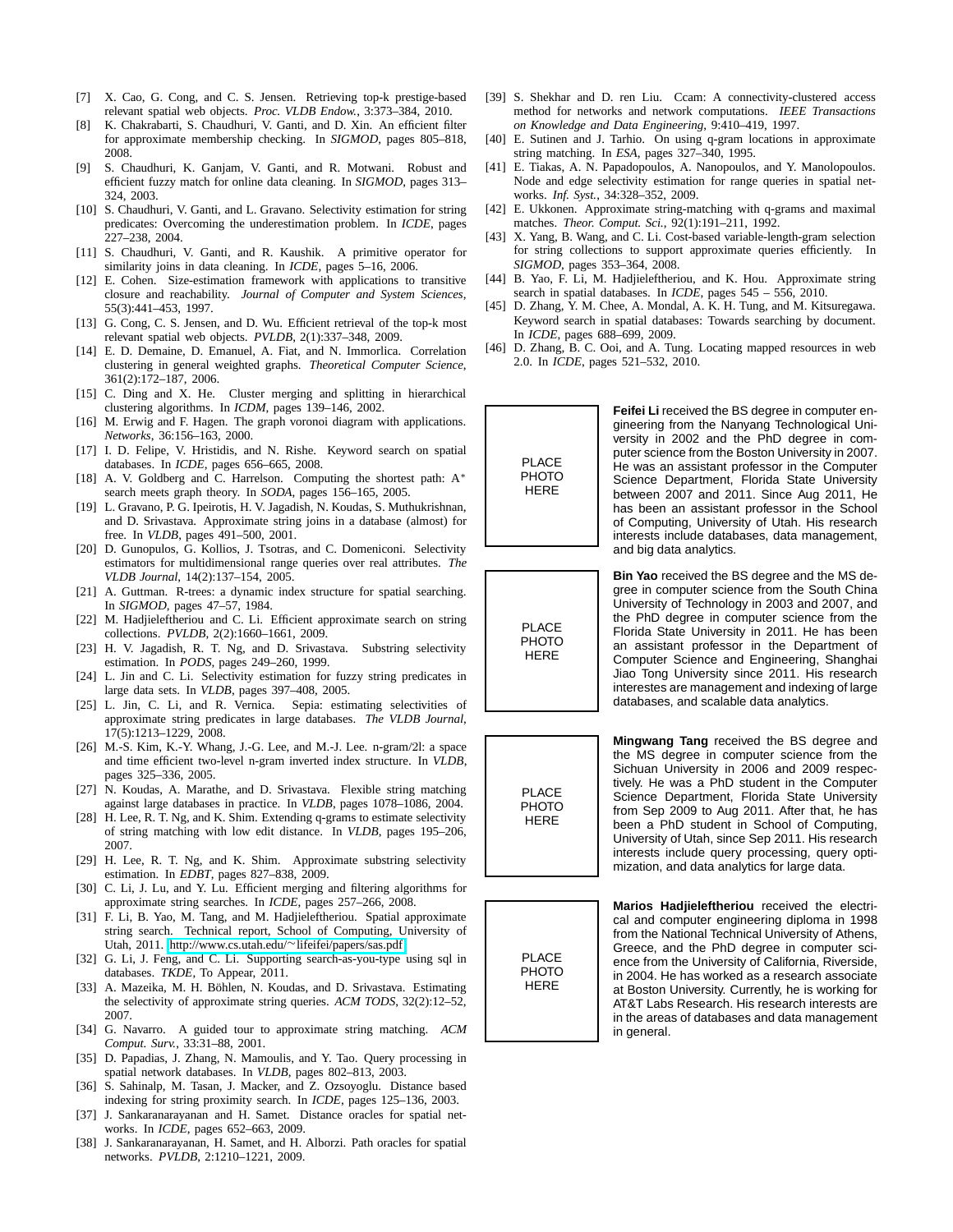# Electronic Appendix to "Spatial Approximate String Search"

Feifei Li Member, IEEE, Bin Yao, Mingwang Tang, Marios Hadjieleftheriou

✦

## **APPENDIX A: PROOF OF THEOREM 1**

*Proof:* When  $\eta_b = 1$  in Equation 12, our problem is identical to the following problem (Definitions 1, 2 in [3]): given a set  $P$  of points, we want to find  $k$  partitions of  $P$ with  $k$  MBRs to minimize the information loss of  $P$ . Each partition is represented by the MBR and the number of points in the MBR. The information loss for a point  $p$  in the *i*th partition  $b_i$  is defined as the amount of "uncertainty" in each dimension of p, which is  $\sum_{1,\dots,d} X_i$ . And the information loss of  $P$  is the summation of information loss for all points in  $P$ . This problem is proved to be an NP-hard problem (Theorem 2 in [3]) by reducing the PLANAR 3-SAT, which is an NPcomplete problem [2], to this problem.

In a special case of our problem, we assume that: (i) all associated strings are identical, then  $\eta_{b_i} = 1$  for any  $b_i$ ; (ii)  $d = 2$ . Then Equation 12 is equivalent to the definition of information loss for each bucket in the above. Hence, any instance of the above problem, which is NP-hard, can be reduced to an instance of our problem.

## **APPENDIX B:** ESAS **SELECTIVITY ESTIMATOR: THE GREEDY ALGORITHM**

We first illustrate our main ideas using a simple, greedy principle. The algorithm proceeds in multiple iterations. In each iteration, one bucket is produced. At every iteration, we start with a seed, randomly selected from the unassigned points (the points that have not been covered by existing buckets). Let  $\Pi(P)$  and  $\Theta(P)$  be the perimeter and area of the MBR that encloses a set of points P, and  $\overline{P}$  be the unassigned points at any instance.

At the beginning of the *i*-th iteration  $\overline{P} = P - \bigcup_{j=1}^{i-1} \mathbf{b}_{j,p}$ . We also find the number of neighborhoods  $\overline{\eta}$  in  $\overline{P}$  and store the memberships of points in these neighborhoods. For the  $i$ -th iteration, we initialize  $\mathbf{b}_{i,p}$  with a seed randomly selected from  $\overline{P}$ , and set  $n_i = 1$  and  $\eta_i = 1$ . Then, we try to add points to  $\mathbf{b}_{i,p}$  from  $\overline{P}$  in a greedy fashion. Whenever we remove a point  $p \in \overline{P}$  and add it to  $\mathbf{b}_{i,p}$ , we update  $n_i$ ,  $\eta_i$ , and  $\overline{\eta}$  accordingly. We do not recompute the neighborhoods in  $\overline{P}$  after a point is moved. Rather, we simply remove the corresponding point from the already computed neighborhood. Since we have stored the neighborhoods, updating  $\overline{\eta}$  after removing a point is easy, i.e., we simply decrease  $\overline{\eta}$  by one when the last point for some neighborhood has been removed. We re-compute the neighborhoods of  $\mathbf{b}_{i,p}$  after inserting a new point, or we can simply add new points to existing neighborhoods and rebuild neighborhoods periodically.

At any step, the total amount of "uncertainty" caused by the current configuration of  $b_i$  and  $\overline{P}$  is estimated as:

$$
U(b_i) = \eta_i \cdot n_i \cdot \Pi(\mathbf{b}_{i,p}) + \frac{\overline{\eta} \cdot |\overline{P}|}{k - i} \cdot \left(\frac{\Theta(\overline{P})}{k - i}\right)^{1/d} \cdot d \quad (14)
$$

In the above equation, the first term is simply  $\Delta(b_i)$ . The second term estimates the "uncertainty" for the remaining buckets by assuming that unassigned points are evenly and uniformly distributed into the remaining  $k - i$  buckets. More specifically, each remaining bucket has an extent of  $\left(\frac{\Theta(\overline{P})}{k-i}\right)^{1/d} \cdot d$ , i.e., a square with an area of  $\frac{\Theta(\overline{P})}{k-i}$ . It has  $|\overline{P}|/(k - i)$  points and  $\overline{\eta \frac{\Theta(\overline{P})/(k - i)}{\Theta(\overline{P})}}$  $\frac{\Theta(f(k-1))}{\Theta(\overline{P})}$  neighborhoods, where  $\Theta(\overline{P})/(k - i)$  is the average area of each bucket (i.e., the number of neighborhoods an unassigned bucket covers is proportional to its area). Based on this information, we can estimate  $\Delta(b)$  for any unassigned bucket over  $\overline{P}$  and sum over all of them yields the second term in Equation 14.

When deciding which point from  $P$  to add into  $b_i$ , we iterate through every point  $p_j \in \overline{P}$ . For each  $p_j$ , let  $b_i^j$  be a bucket containing points  $b_{i,p} \cup \{p_j\}$  and  $\overline{P}' = \overline{P} - \{p_j\}$ . We compute U(b<sub>i</sub>) with  $\overline{P}'$  as the unassigned points according to Equation 14. We select the point  $p_j$  with the minimum  $U(b_i^j)$  among all points satisfying  $U(b_i^j) < U(b_i)$  and move  $p_j$  from  $\overline{P}$  to  $b_i$ . If no such point exists, i.e., for all  $p_j$ ,  $U(b_i^j) \ge U(b_i)$ , we let the current  $b_i$  be the *i*-th bucket and proceed with bucket  $i+1$  by repeating the same process. The intuition is that further quality improvement is not likely to occur by adding more points to the *i*-th bucket. After the  $(k - 1)$ -th bucket is constructed, the unassigned points form the  $k$ -th bucket. If fewer than  $k$ buckets are created, we find all buckets with more than one neighborhood and repeat the process. If for a given bucket no more than one point can be added (an outlier), we select a different seed.

The greedy algorithm has  $k - 1$  rounds. In each round, we have to repeatedly check all points from  $\overline{P}$  and select the best

<sup>•</sup> *Feifei Li and Mingwang Tang are with the School of Computing, University of Utah. E-mail:* {*lifeifei, tang*}*@cs.utah.edu. Bin Yao is with the Department of Computer Science and Engineering, Shanghai Jiao Tong University (contact author). E-mail: yaobin@cs.sjtu.edu.cn. Marios Hadjieleftheriou is with the AT&T Labs Research. E-mail: marioh@research.att.com.*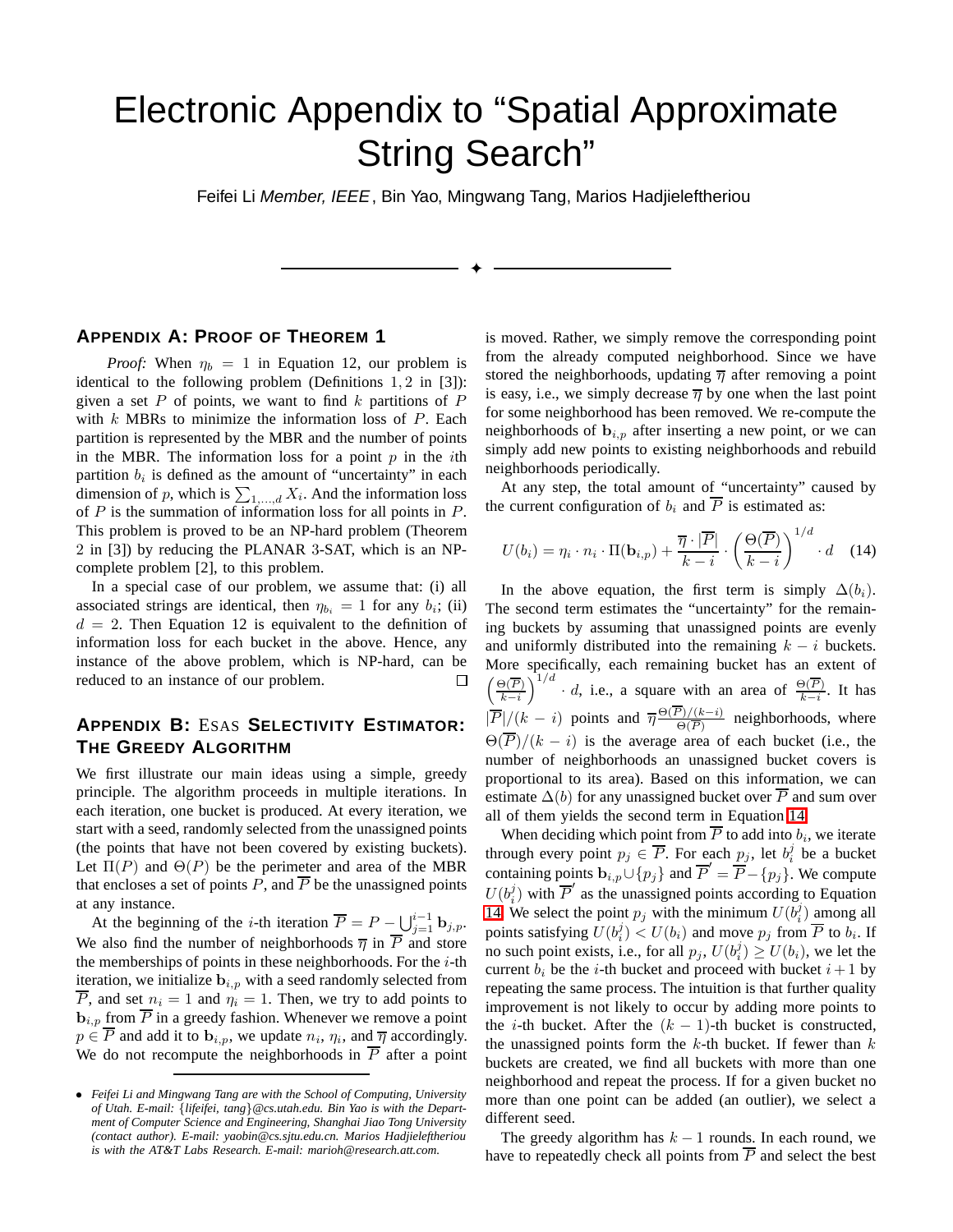

## Fig. 17. An example of a FilterTree from [1].

point to add to the current bucket.  $\overline{P}$  has  $O(N)$  size, and in the worst case, we may check every point  $O(N)$  times. Hence, the complexity of the greedy algorithms is  $O(kN^2)$ .

## **APPENDIX C: EFFICIENT APPROXIMATE STRING SEARCH**

In order to support the efficient approximate string search on a collection of strings, which is used as a component in our query algorithm, we leverage on the FilterTree from [1]. The FilterTree combines several string filters (e.g., length filter, position filter) with the  $q$ -gram inverted lists for a collection of strings and organizes these filters in a tree structure. An example is shown in Figure 17. The nodes in the first level of the tree are grouped by the string length. The second level nodes are grouped by different grams (in this example, 2 grams). Then we decide the children of each gram by the position of that gram in the strings. Each such child node maintains an inverted list of string ids (that contain this gram at a particular position with a given length). We integrate the FilterTree with our disk-based storage model. Specifically, in each inverted list, we store the point ids that correspond to the associated strings. In query processing, these point ids can be used to search the B+-tree of the points file to retrieve the corresponding strings and other information.

To answer an approximate string query on the collection of strings indexed by the FilterTree, we traverse the FilterTree from the root to leaves. We retrieve those inverted lists that satisfy the length, prefix, and position filters. Then we call one of the merging algorithms in [1], so that strings contain enough number of common  $q$ -grams to the query string can be identified (an improved version of Lemma 1 by incorporating the position and length filters as well).

## **APPENDIX D: OTHER ISSUES**

**Multiple strings.** In the general case, points in  $P$  and/or the query may contain multiple strings. For RSAS queries, as long as a point has at least one string similar to the query string, it will be returned for further processing. For a data point with multiple strings in ESAS queries, we build one minwise signature for each string and take the union of these signatures when computing the signature for the leaf node containing this point. For a query with multiple strings and corresponding thresholds (conjunctive logic), we apply the string-related prunings in Algorithms 1 and 2 for each query

string. As soon as there is one string that does not satisfy the pruning test, the corresponding node/point can be pruned.

**Other spatial query types.** It is possible to adapt our query processing techniques to work with other spatial query types. In this work, we show how to do this for nearest neighbor queries, and leave the study of other query types as interesting future works. Both our solutions in the Euclidean space and the road networks are spatial-oriented, i.e., the underlying structures of our algorithms are constructed based on spatial queries, rather than string queries. Hence, they can easily answer standard spatial queries (by just ignoring the string predicate pruning), or be adapted to answer an approximate string search integrated with other spatial query types (instead of the range query we have investigated). Note that for this reason, these approaches are preferred than a *string solution* (as discussed in Section 1) in spatial databases. For example, using a *string solution* to answer an approximate string search with  $k$  nearest neighbor queries, one has to collect all points with similar strings to the query string, and then in the postprecessing step find the  $k$  nearest neighbors to the query point among this set. Without the help of a spatial index (since this set varies for different queries, it is not possible to build any structure in a pre-processing step prior to the query), this postprecessing step can be very expensive (especially when this set is large or data is in higher dimensions, both are likely in practice).

That said, to deal with nearest neighbor queries combined with approximate string search, our solution works as follows. In ESAS queries, one can also revise the kNN algorithm for the normal R-tree to derive the kNN-MHR algorithm. The basic idea is to use a priority queue that orders objects in the queue with respect to the query point using the MinDist metric. However, only nodes or data points that can pass the string pruning test (similar to lines 14-17 and lines 8-9 respectively in Algorithm 1) will be inserted into the queue. Whenever a point is removed from the head of the queue, it is inserted in A. The search terminates when A has k points or the priority queue becomes empty.

For RSAS queries, one can also revise the RSASSOL algorithm to derive the kNN-RSASSOL algorithm. The basic idea is to use a priority queue to order subgraphs or points with respect to the possible minimum distance (i.e. the lower bound or exact network distance) to the query point. The entry in the priority queue can be a subgraph with distance to the query point, or a point with a lower-bound distance or the exact distance to the query point. If a subgraph is popped out, then we get the candidate set from line 4 in Algorithm 2) for this subgraph and calculate lower bounds for all the candidate points and push them into the priority queue. Whenever the priority queue pops out a point with the lower bound, then we apply the edit distance filtering on it. If it satisfies the string predicate, we calculate the exact network distance using the ALT algorithm and re-insert it to the priority queue. Otherwise, we can safely delete it. The search terminates when  $k$  points with exact distances are popped out or the priority queue becomes empty. We can also utilize the MPALT algorithm by popping out a certain amount of points at one time when